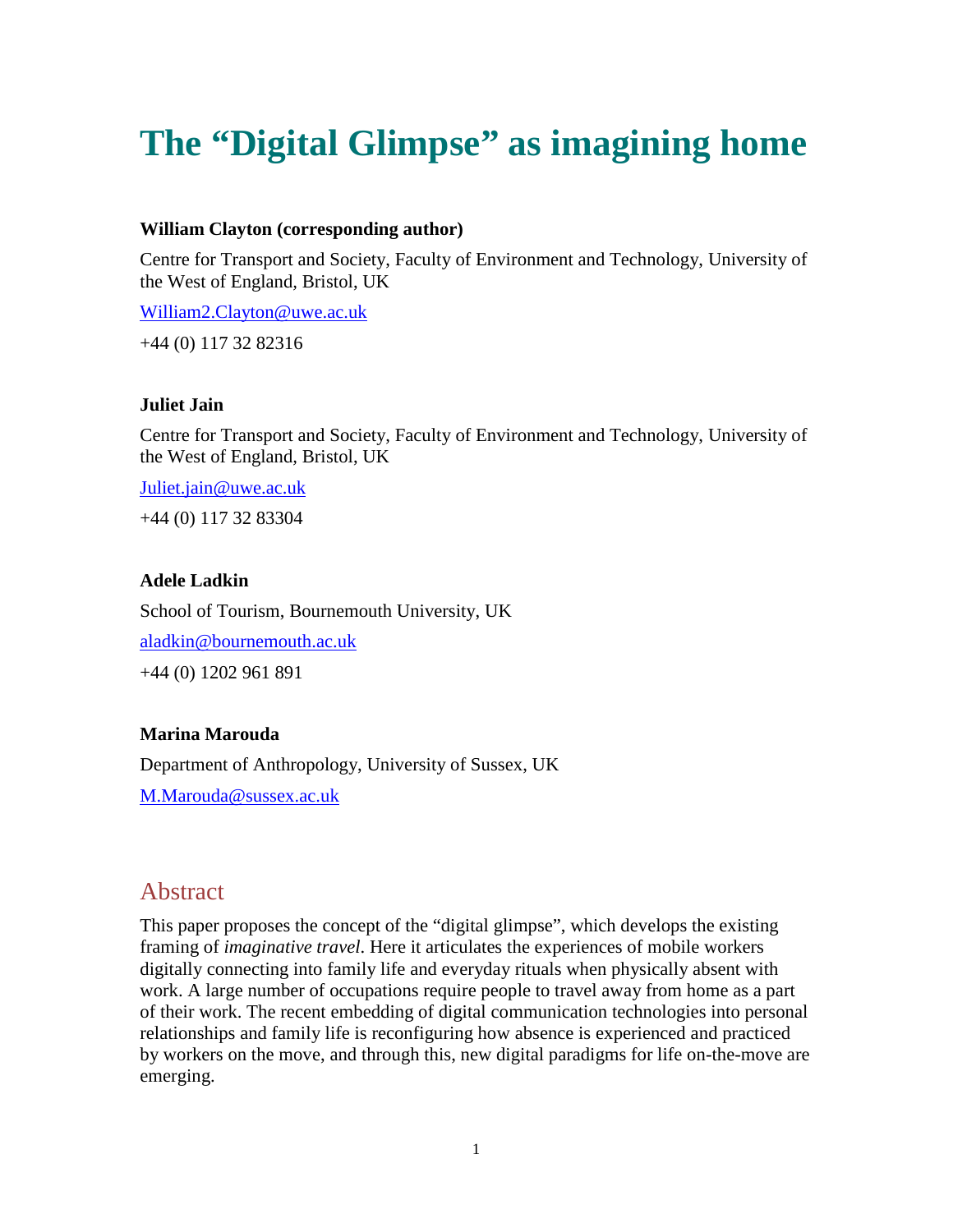This paper explores how such social relationships are maintained at-a-distance through digital technology – using evidence from qualitative interviews with mobile workers and their families. The aim of the paper therefore is to present a new theoretical perspective to meanings of 'absence' and 'presence' for workers on-the-move in the digital age, and to explore the consequences of the management of physical absence through digital presence. Digital technology now enables quite expressive forms of 'virtual travel', including video calling, picture sharing, and instant messaging. This has implications for the ways in which absent workers can experience being away from home, and how families can manage the social and relational pressures of being apart.

We conclude that experiences of imaginative travel created through novel media can enrich the experience and give a greater sense of connection for both those who are at home and those who are away. While technology is limited in its ability to replicate a sense of co-presence – often due to temporal and social constraints – "digital glimpses" are an emergent set of sociotechnical practices deployed that can reduce the negative impact of absence on family relationships.

### Keywords

Family; ritual; imaginative travel; mobile worker; digital technology; ICT; relationship; work life balance; virtual mobility; co-presence

# Introduction

Travel for work has increased over time, despite the potential of information and communication technology to substitute trips, and a large number job roles involve travelling. For many couples and families, the absence from home of one or more members through work may have a significant impact on family life. More recently, digital technology has offered ever-more expressive mechanisms for keeping in touch. In this work-related mobilities context, this paper develops the concept of 'imaginative travel' previously applied to analysis of 'virtual' tourism, to interpret the interactions of 'mobile workers' with their close family (in its many forms) through digital technologies while absent from home. In this analysis, we investigate how the affordances of digital technology create opportunities for participating in an 'imaginative' experience of family life at-a-distance.

Concepts of imaginative travel (or imagined travel) emerged from the context of tourism or migration: travellers utilise a range of media (e.g. books, photos, videos, travel blogs, paintings, etc.) to be mentally transported to far-flung places or to 'sample' potential destinations – travellers that have been away and returned might pass on those experiences to others through their stories and photographs. These tools help the individual imagine the experience, which may direct their future tourism or migration choices.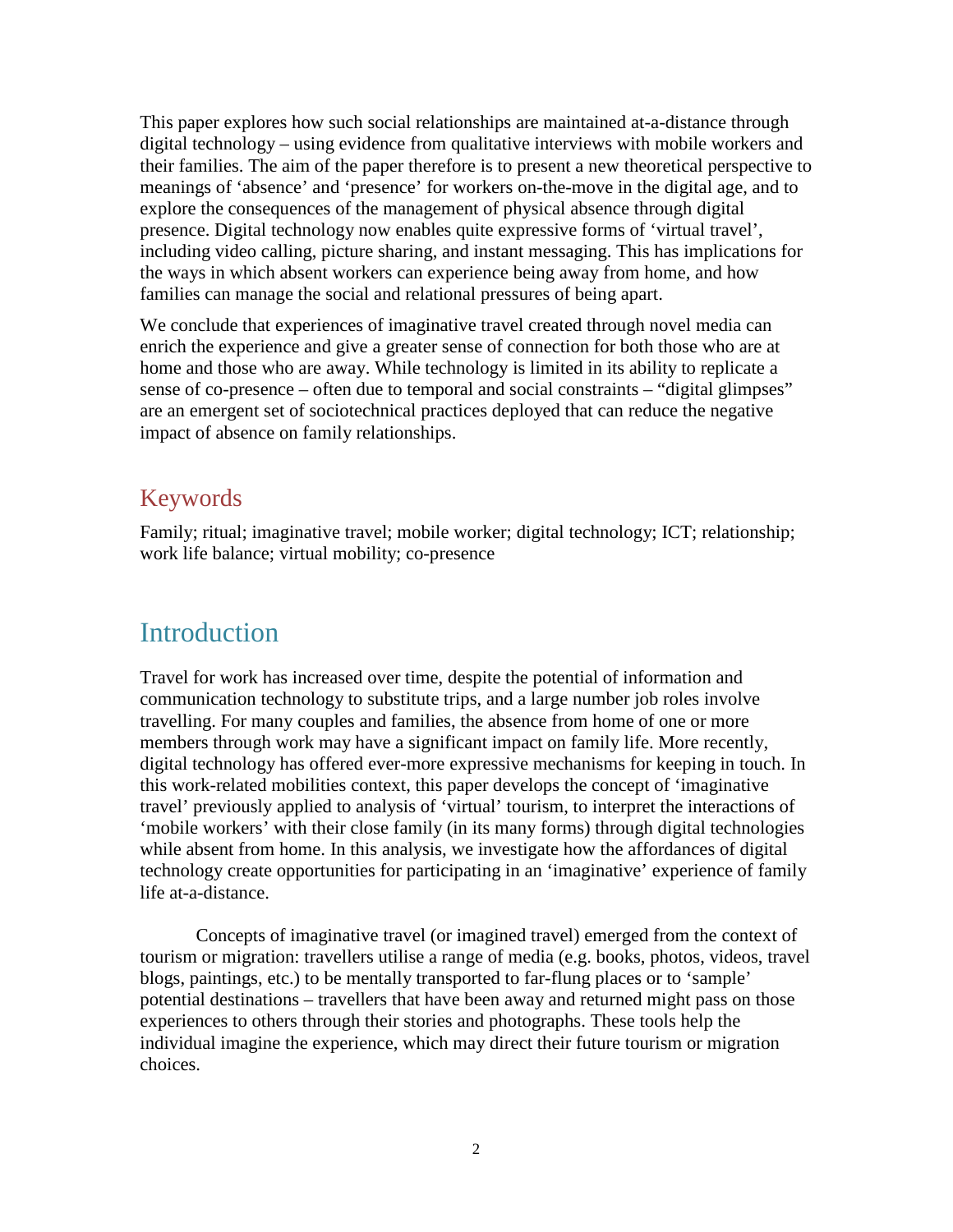This paper re-orientates the concept of imagined travel to interpret how mobile workers engage with the prosaic activities of home life at-a-distance using digital media. We are interested in this particular framing because firstly the interplay between physical and virtual mobility sits within these mobility debates, and secondly, it assists in considering how different technologies afford different types of interaction with places and people. Notably, we have described the digital interactions with family members analysed in this paper as "digital glimpses", and explore how these digital glimpses play a role in maintaining relationships with family members remaining at home. In the conclusions, we argue that it is important to understand how technology is shaping the experience of absence in novel and emergent ways, and that the implications for maintaining family relationships under these mobility circumstances are critical to new perspectives on work/life balance, and potentially for the health and wellbeing of the workforce.

Work-related travel is part of a wide range of different occupations. Those in roles that require travel are often referred to as 'mobile workers', but this is a broad term that covers a range of different employment contexts - from those where travel is integral, such as long distance road haulage, to 'elite' corporate travellers. In this research we are concerned with those mobile workers whose work takes them away from home overnight either for extended periods or with some form of regularity. Periods of absence can have significant consequences for work/life balance, which was an issue of principal interest to the research project 'Family Rituals 2.0', which generated the data analysed in this paper. Here the role played by digital technologies was central to the idea that such technologies may afford a connection into those meaningful times of family life for the absent family member, and thus the potential of a balance to be maintained at-a-distance. The detail of what work/life balance might mean in the context of mobile working is discussed further in a parallel paper, as are the much-debated constructs of 'family' and 'home', and 'the compulsion of proximity'[i](#page-6-0) as important in the digital age. This present paper is focused on the practices and meanings associated with the digital connection – the digital glimpses that create imagined travel home.

To this end, this paper starts by setting out the context for the research. It gives a short insight into family practices and family rituals to demonstrate the ways in which being involved in the everyday, seemingly-mundane aspects of family life is important, before a more substantive discussion of digital technology and imaginative technology. The paper summarises the methodological approach and sets out how the concept of family has been interpreted, and then considers how the findings develop the concept of imagined travel. The conclusions set out why digital technology can afford expressive new approaches to the maintenance of a work/life balance, but suggest that this is not without its tensions.

### Fitting family rituals into work/life Balance

The relationship between *time for work* and *time for all other activities* ("life") is under active consideration by many employers, as well as being an important topic in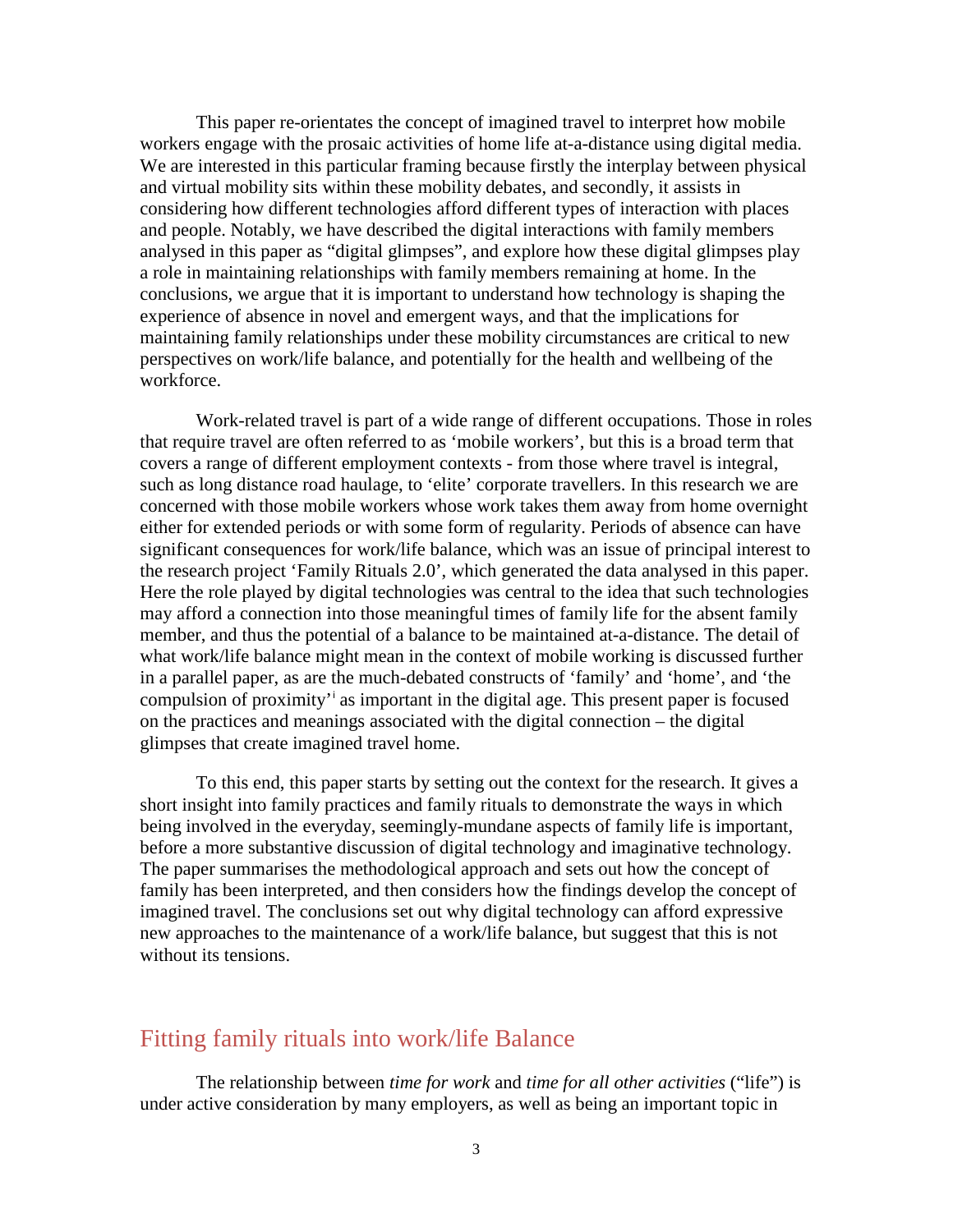academic debates exploring the meanings and impacts of work/life balance. Generally, employers focus on flexible hours or homeworking as a solution to employees wanting to improve their work/life balance, often couched as 'family friendly policies', where digital technologies have become an enabler of such work practices. Academics have identified that a 'healthy' work/life balance is a cornerstone of good personal relationships, health, and mental wellbeing, thus employment policies that facilitate a good work/life balance present a more attractive work environment (Dewe and Kompier, 2008; Khallash and Kruse, 2012).

However, fewer employers consider how work-related travel impacts on work life balance, with the notable exception of the military, where such long-distance relationships are carefully orchestrated (Greene *et al.* 2010; Ladkin *et al.* 2016, 2017). Work related travel puts the concept of co-presence under tension between the needs of co-presence for work and the needs for co-presence for personal life. In examining the life of seafarers, Tang (2012) therefore argues that absence, whether from working long hours, shift work, or mobile working, can have a negative effect on intimate relationships e.g. with family members. Nóvoa (2012: 352) illustrates this point in writing of his participants who were musicians on tour:

#### "I remember that Pablo's daughter and one of Jonny's daughters had their birthdays while they were on tour. I clearly noticed a great discomfort in them for not being able to be present."

Here the assumed challenge is: time for "life" may be eroded if work-related travel takes people away from home and family (Roehling *et al.*, 2003; Grzywacz and Carlson, 2007; Carlson *et al.*, 2009). Thus, mobile workers can be prone to negative effects of travel and absence, which Cohen and Gössling (2015) call the "*darker side* of hypermobility" (emphasis added). Negative effects have been identified as: the mental and physical toll of travel-related stress caused by long journeys and/or sporadic/unpredictable travel patterns (Fisher and Stoneman, 1998); high workloads and long hours (Nathan and Doyle, 2001); and the erosion of the boundary between work and home by digital technology creating permanent connection and resultant expectations of instantaneous communication (Derks and Bakker, 2012; Diaz *et al.*, 2012).

Importantly from an employment equalities perspective, Cohen and Gössling (2015) note that business travel is highly gendered, with more men travelling for work than women, with the implication that responsibility for domestic and caring activities reduces the willingness or possibility to engage with work involving long-distance travel. Other research has noted that having children is a significant factor in the creation of stress during business travel, which is compounded by age, with younger travellers experiencing greater stress from absence from their family (Espino *et al.*, 2002). More generally, stress-related psychological disorder rates were tripled among the spouses of business travellers when compared to non-business travellers (Dimberg *et al.*, 2002). Furthermore, frequent business travel can negatively impact on the ability to maintain local social ties and friendship networks (Bergström, 2010). In exploring this darker side of hypermobility, Cohen and Gössling (2015) argued that not only do kin and social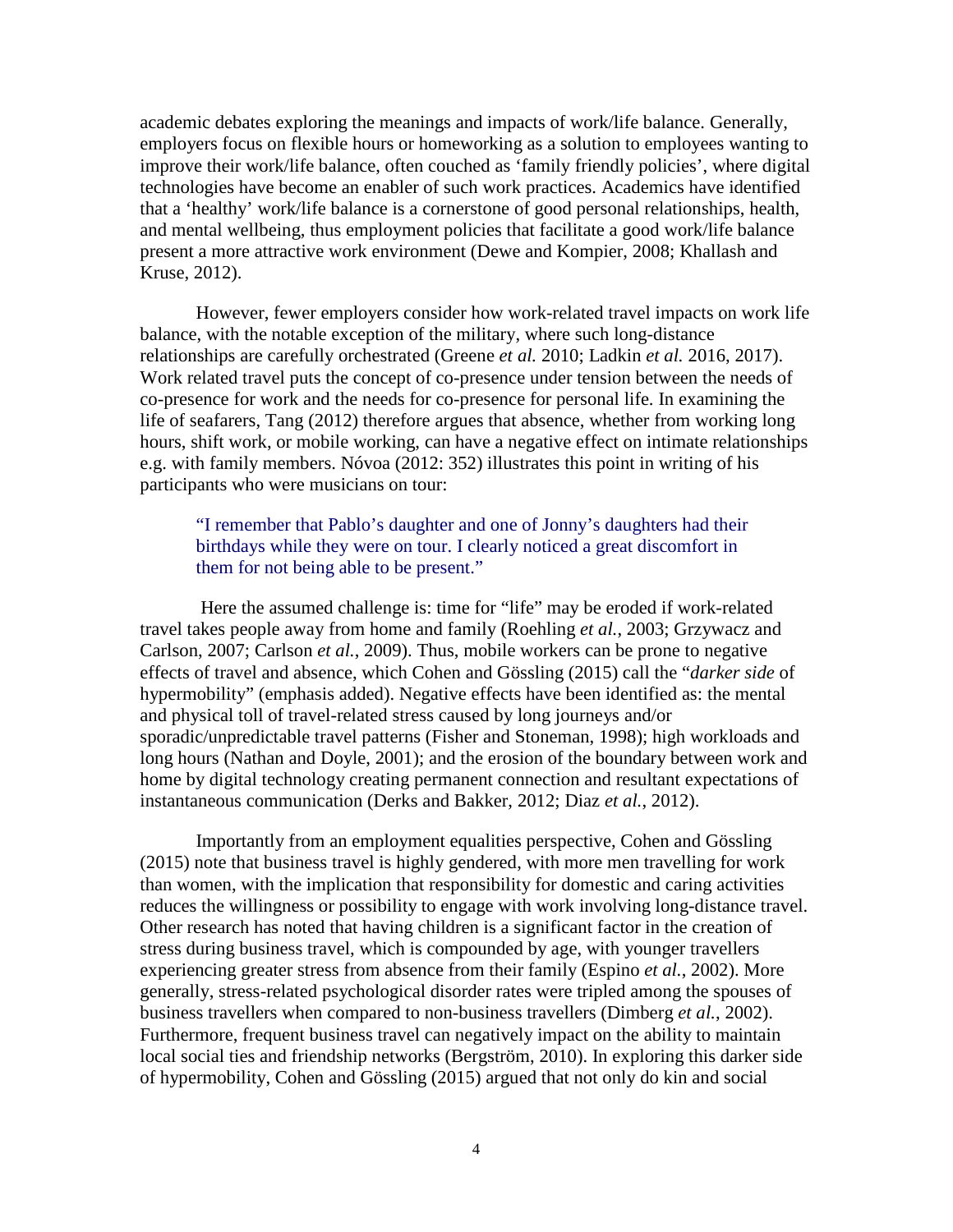relationships suffer, but those who travel frequently are less able to participate in a range of place-based activities, thus affecting new and existing social networks.

In contextualizing the impact of absence, it is also important to consider exactly what a mobile worker is *missing* by being absent, and therefore the potential for digital technology to harness existing practices or create new ones. The Family Rituals 2.0 project was concerned with how absence impacts upon the many aspects of the mundane everydayness of family life, not just in the practical sense of servicing the domestic arena, but in giving meaning to being part of that set of familial relationships through the enactment of *family practices* (Morgan, 2011). It is within this social context the authors were interested in those activities that have very particular meanings for families that might be termed *family rituals*. Here the research draws on the debates of what constitutes ritual and ritual practice, and not only investigates how rituals reflect and reaffirm kinship relations, but also how they *actively contribute* to the articulation and creation of relations of care and affect. Thus, family rituals might well simply be the prosaic aspects of family life: meal times or visiting a particular place outside the home, as much as they might be the more profound, unique, or special activities linked to the sacred, to ceremony, and to rites of passage (e.g. coming of age, weddings, funerals, etc.) (Carsten, 2000; Sahlins, 2011). Thus, while the activity itself may be mundane, it is the *meaning* that is produced by all family members participating<sup>"</sup> that defines it as a family ritual. In this respect, where one member of a family is absent from the everyday family rituals, it is the impact of this absence that is of interest in this paper, and the potential for digital technology to reconfigure this experience. Couples and families often deploy coping strategies to manage such absences and utilize communication technologies to create alternative ways of being together (Tang, 2012). The concept of imaginative travel provides a novel framing of the practices emerging with the deployment of digital technology to maintain at a relationships at-a-distance, to which the paper now turns.

### Digital technology and imaginative travel

Digital technology has opened up a new dimension of imaginative travel through a range of expressive modes of virtual communication: text, talk, image, and video. Imaginative travel is explained as one of the 'mobilities which produce social life organised across distance' (Büscher and Urry, 2009, p. 101). Imaginative travel can include the sharing of the experience of a place, thus it is often discussed in relation to the tourist experience (e.g. Larsen, 2008) – with holiday photos opening a mental window to remembered places, and travel guides whisking people to far-flung locations through their descriptions of the exotic. Travellers, through sharing experiences online, also invite family and other travellers to journey with them, thus creating an imagined experience which may shape future travel choices (Germann Molz and Paris, 2015; Germann Molz, 2012). It has also been noted as supporting diasporic communities to retain their identity (Miller and Slater, 2000), become kinship networkers (Wilding 2006), and make choices about destination locations (Nedelcu, 2012). Likewise, mobile phones, Skype/FaceTime,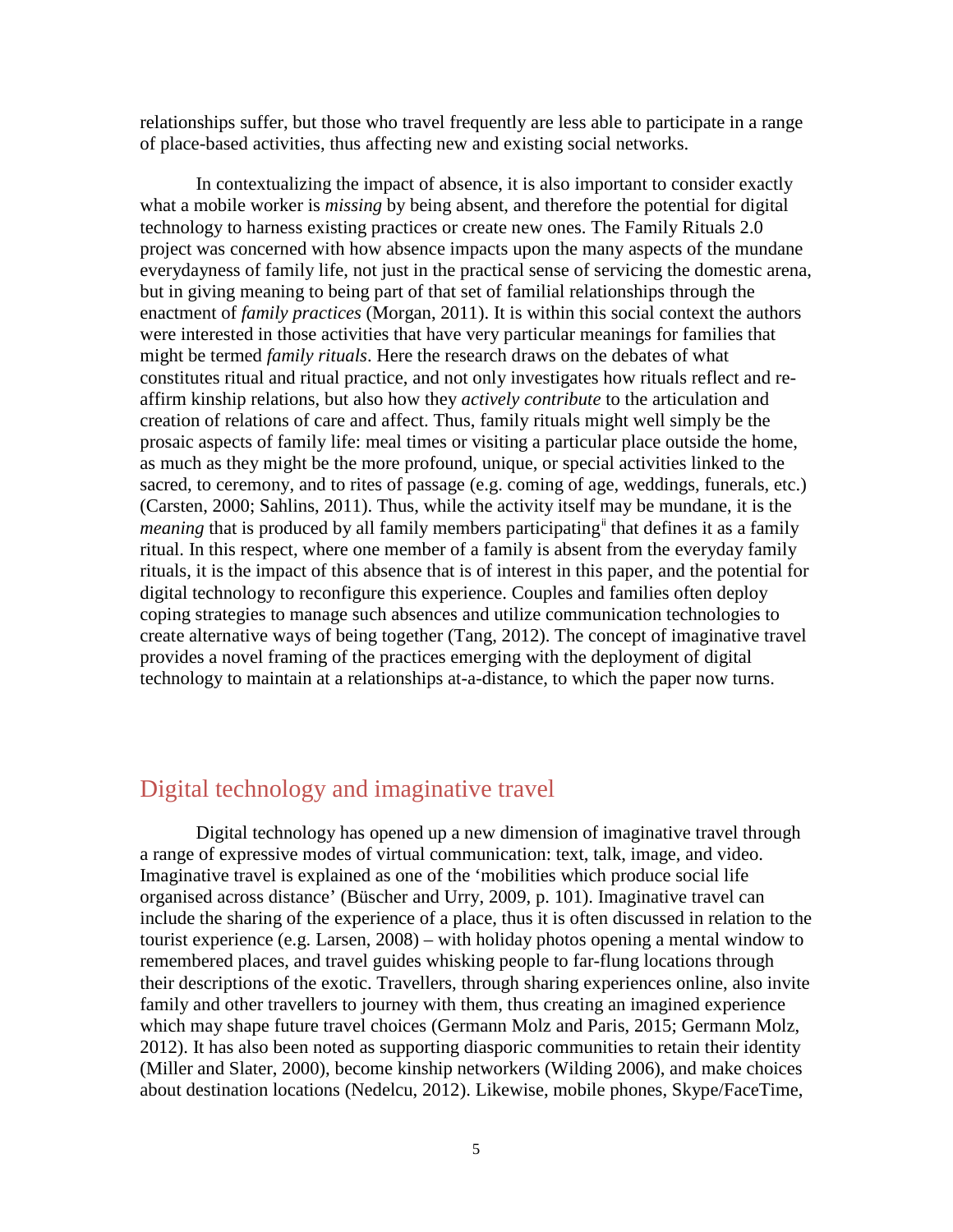blogs, social networking sites, and chat rooms have all become important to maintaining relationships with people that might be scattered across physical space (Larsen *et al.*, 2006; Stewart Titus, 2012).

Arguably such technologies and associated platforms (e.g. social media) afford social opportunities for experiencing at-a-distance – whether this be a particular location, a child's birthday party, an evening meal, or many other family activities – in a number of synchronous and asynchronous ways. Germann Molz and Paris (2015) argue that networked technologies create '*social* affordances' and shift the traveller experience to one that is globally connected. Connected travellers perform their travel experience through an array of digital media, as an interactive exchange of news and advice, and may even feel that connectivity enables them to *extend* their absence. Technology therefore offers a 'mooring' for the traveller. However, in the tourist context, travellers may seek to evade connection (Ibid).

Thus it is suggested that modern digital media and virtual connectivity have expanded the breadth of imaginative travel experiences, and that the experience of being transported 'elsewhere' through such media is now an integral part of everyday life (Urry, 2002). Previously, the tourism focus of imaginative travel was cast at odds to the 'everydayness' and banality of normal life – its creative aspect having been principally concerned with imagery of places far-flung and exciting. Larsen and Urry (2011: 1115) use the concept of the 'tourist gaze' to describe the visual (or, more broadly, sensory) enjoyment and consumption of places which are out of the ordinary to the traveller, and explain that gazing involves a range of experiences beyond merely the visual:

"Gazing is not merely seeing, but involves physical movement through landscapes, cities and sights, aesthetic sensibility, connecting signs and their referents, daydreaming and mind travelling, and embodied practices capturing places and social relations photographically but also touching, smelling, and hearing objects of the gaze; and most sightseeing involves some modes of listening, sometimes involving guides and even audio technologies such as head phones."

Modern ICTs can now afford a number of these elements of the tourist gaze or of 'doing tourism' to a person simply experiencing 'day-to-day life', and as-such the tourist gaze is no longer distinct from everyday life (Larsen, 2008). It is now possible to see and experience many of the objects of the traditional tourist gaze without leaving one's own home (Urry, 2002). The result of this technological affordance is that the digital has blurred the relationship between 'home' and 'away' creating a more porous set of social and spatial relationships in a highly mobile world (Massey, 2005; Cohen *et al.* 2015). This digital porosity is indicative of understanding family practices as a set of relational flows of people, objects and information, both synchronous and asynchronous. To this end, family rituals are likely to incorporate and/or respond to such mobilities.

Research examining digital technology in the workplace mainly considers substituting travel itself (and as-such the desire or need for co-presence) with virtual interactions (Aguiléra *et al.*, 2012; Lyons, 2013). Less attention is paid to how digital technology might foster connection and cohesion with family when a mobile worker is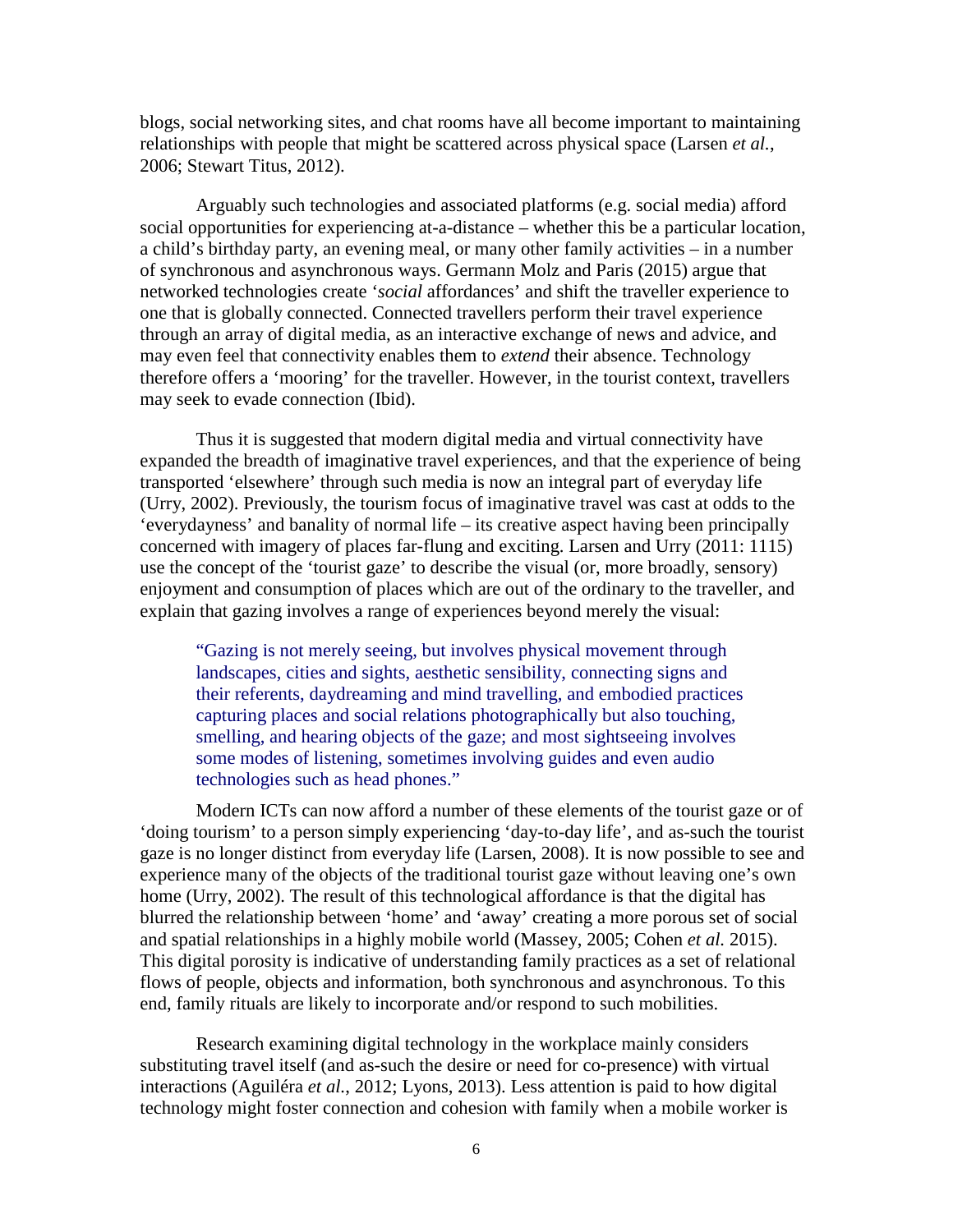<span id="page-6-0"></span>travelling for work. Yet evidence indicates technology is used by mobile workers to manage the personal and social parts of their mobile lives when they are away from their home, their friends, and their family, and, in particular, re-creating a *sense of home* when away (Van der Klis and Karsten 2009; Nowicka 2007). The digital practices of migrant communities – notably parenting at-a-distance – are illustrative of how growth in digital connectivity (home and away) has the potential to sustain familial and intimate relationships where absence is for an extended duration (Madianou, 2012),. However, as Madianou (2012) demonstrates, virtual connectivity can have a mixed reception: conflicts and problems can have greater visibility. Imagined travel back home is likely to be a complex experience, potentially having a different nuance to imagined travel in a tourist context.

In the context of mobile working it is generally accepted that digital resources are a positive development for managing absence; regular and quality communication is important for the psychological wellbeing of people who are away from their homes and loved ones (Greene *et al.*, 2010). Van der Klis and Karsten (2009) identified three distinct dimensions to this experience of 'making home' whilst away: (i) the material dimension, (ii) the activity patterns dimension, and (iii) the social dimension. Mobile technologies can be seen to intersect with all of these, being physical objects which help to fill and familiarise space, activity-related objects which play a part in maintaining familiar activity routines, and social objects which enable a level of connection with family and friends. However, this shift in the *quality* of the communication that is possible at a distance, and the increased sense of connection that it provides to loved ones, can also create a deeper sense of loss or absence whilst away, and can even be damaging at times when difficult family or social situations are played out at a distance. In these cases, the sense of *being there but not being there* can be psychologically harmful (Greene *et al.*, 2010).

To summarise, studies of migrants and transnational communities demonstrate a high level of communication and participation in family life which is dependent on a range of digital media. Likewise, a number studies of mobile workers suggest similar themes. Sharing life online with family members focuses the absent worker joining in on ordinary activities such as playing with children or helping with homework (Madianou, 2012). This supports the idea that there are many mundane activities within family life which absence reconfigures or disrupts, and digital technology can afford a new type of participation for the absent party, as well as those back home. Thus, imaginative travel here might be about stepping into an imagined scenario of family life (e.g. reading to a child at bedtime), or more observational as in Madianou's research. At the same time, those at home may also step into the world of the mobile worker (or migrant) and see something of their life too (Nedelcu, 2012). Benson (2011) has described how migrants' expectations of mobility are related to their perceptions of the success of their new lives, and it is possible that imaginative mobility through digital technology is now a part of that expectation.

This research has identified three main types of communication between the mobile worker and family members: (i) *checking in*, (ii) *maintaining relationships/providing care*, and (iii) *sharing experiences*. In this paper we focus on the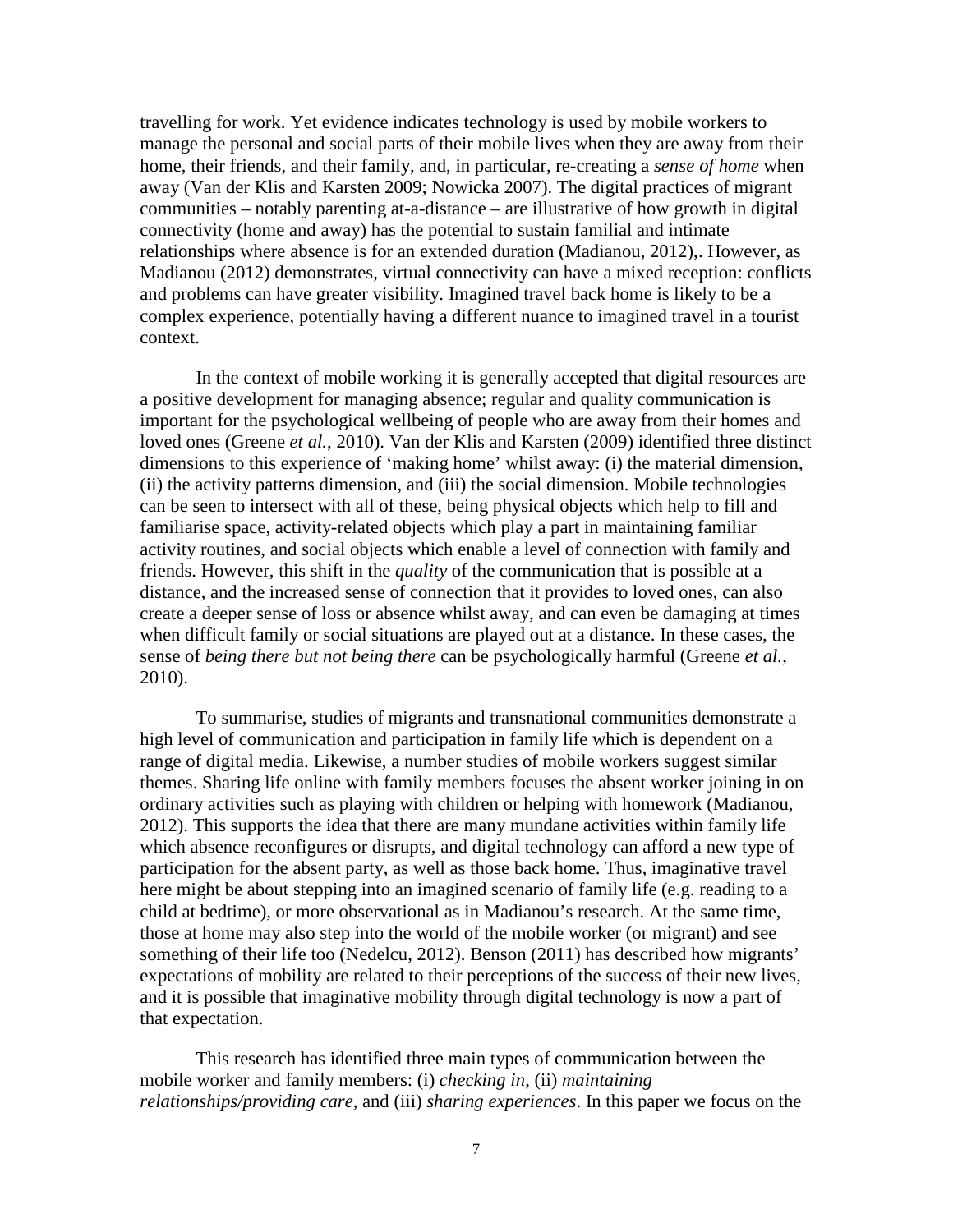<span id="page-7-0"></span>second and third points to explore imaginative travel, developing the concept to examine how the mobile worker can be part of family life at a distance, and how family members have the opportunity to open a window into the worker's experience through digital media. While the concept of imaginative travel appears generally shaped around the concept of being transported *away,* the notion of an 'everyday' experience of imaginative travel through digital technology creates a situation in which the mobile worker might be *transported home* via the same means – catching a digital glimpse of home life through the window of technology. This paper questions in particular what the implications of imaginative travel through digital technology are for a mobile worker seeking to connect back in to an everyday experience of home and family life. It is focused on mobile working as a practice that may create shorter or longer absences, but may be contextually different to those experiences of migrants. It will interrogate to relationship between family, absence, and digital technology from the perspective of experiences of virtual presence and imaginative travel.

## Methodology

To gain a depth understanding of family life and the impact of work-related travel this research utilised a qualitative approach with mobile workers, and also (where possible) with family members. Recognising the multiple constructs of family in contemporary Britain, and a need to capture across a range of ages, in the information given to potential participants we defined 'family' as a significant other that could be a parent, partner, child, or another person, so family was self-defined by the participant. The rationale for living with at least one 'significant other' being that we wanted explore how absence was experienced and managed. In terms of what constituted 'mobile working' we provided an arbitrary minimum of six or more overnight trips per year, or fewer with a significant duration (e.g. several months or the whole year) to potential participants.

Family Rituals 2.0 was a collaborative project with academics in the field of design. Inspired by our colleagues use of 'cultural probes' (Gaver *et al.*, 1999) and building on experiences from diary-interview studies (Susilo *et al.*, 2012), the research team sought a method to prompt reflection and consideration about activities that were considered important by family members (adult and child) and potentially affected by absence. The research approach therefore, was to introduce the project through an interview with the mobile worker, and if in agreement, an 'activity log book' was taken home for family members to contribute to. A second interview took place with the mobile worker together with nominated family members (which could include children) in which selected activities were discussed.

The interviews with the mobile worker focussed on understanding their work and work-related mobility, their family structure, which family activities held significant meanings for them, the ways in which they experienced absence from family, and the ways in which they utilised technology to stay in touch with family at-a-distance. The second interview with the family explored similar issues, but the discussion was focused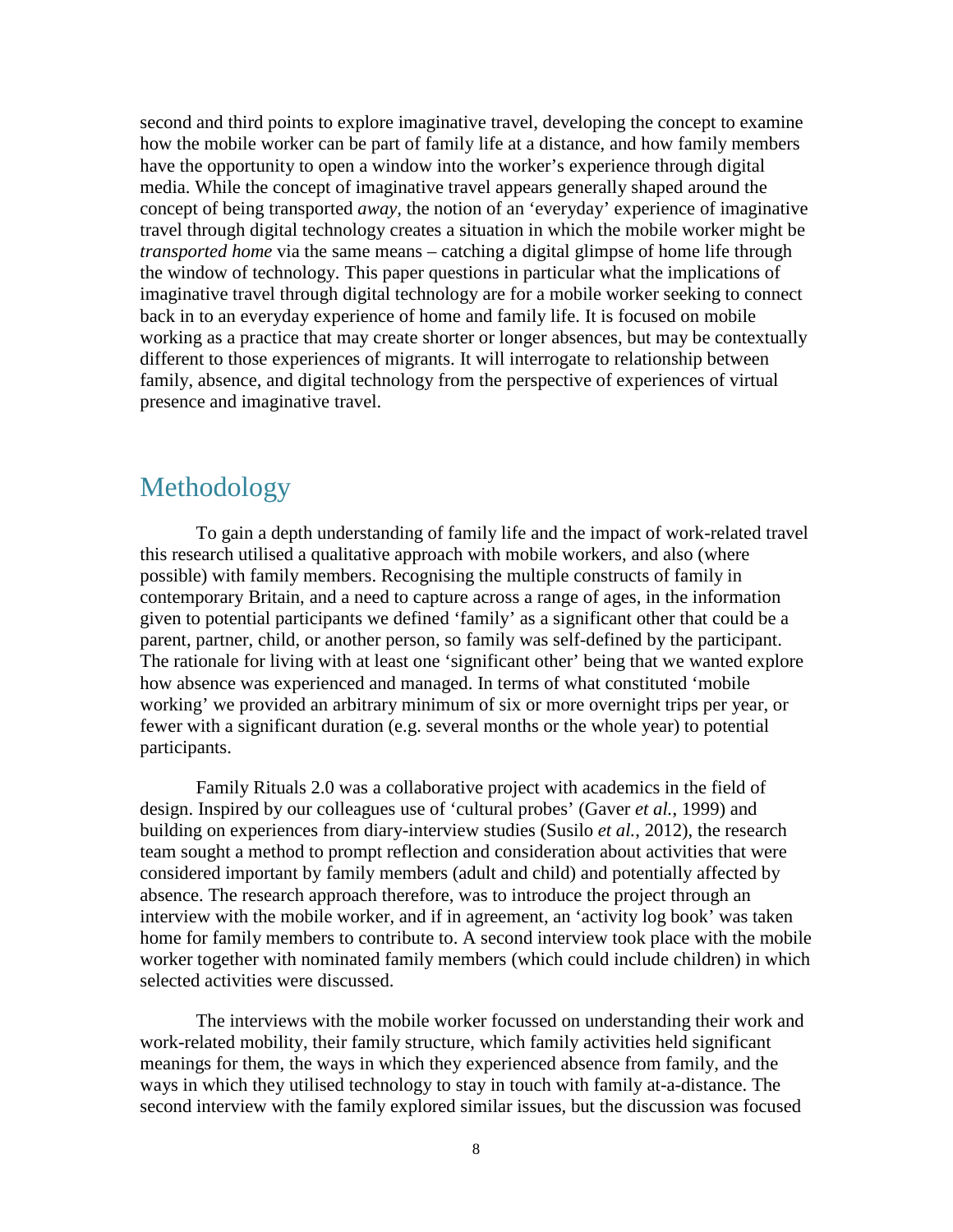through the activities recorded. Specifically, the second interview wanted to explore how the families' experiences of absence compared to those of the mobile worker. Not all families had completed the activity log, so the interview schedule was adapted to suit in these instances.

<span id="page-8-2"></span><span id="page-8-1"></span><span id="page-8-0"></span>Recruitment and interview timing was the biggest challenge, as mobile workers are often busy people and having to take trips at short notice. As a project we had also made a commitment to include a range of professions/social class, but despite significant efforts to recruit people from sectors such as road haulage, we had a slightly less diverse sample than desired. Participants were recruited through employers involved in an earlier part of the research (see: Ladkin *et al.,* 2016, 2017), social network contact, adverts placed on websites such as 'Netmums', and press releases put out by the participating universities. There was some indication that involving family members may have put off some potential participants. However, the sample of 22 mobile workers (and 11 family interviews) included 7 females and 15 males, who were employed in a range of employment types with varying travel patterns, and had a range of family contexts (see Table 1). Not all mobile workers were able to engage us with their families due to their mobility patterns, and available time. Some interviews with mobile workers were conducted by Skype or phone, again to fit in with the availability of the worker; the rest were conducted face to face. All 'family' interviews were conducted face to face in the home.

All interviews were recorded and transcribed, and a thematic approach was used for data coding and analysis (e.g. Boyatzis, 1998; Roulston, 2001). The thematic analysis was conducted using the NVivo software package. A set of initial starting themes were identified from the existing literature and a previous phase of the Family Rituals 2.0 project, which had explored these issues from the employers' perspectives (see: Ladkin *et al.,* 2016, 2017). The initial set of broad themes against which the data were coded were:

- Mobility/absence patterns
- Family life and rituals
- "Work"/"Life" boundaries
- Mobile working: pros and cons
- Technology and communications

From this starting set of themes, the analysis then followed an inductive approach to new themes and subthemes, which were identified during the coding process. This coding process was iterative, to account for this inductive approach. Examples of subsequent (sub)themes that were identified include:

- What mobile workers do while away
- Travel, absence, and return
- Re-integration issues
- Missing out (or not missing)
- Imaginings
- Coping Strategies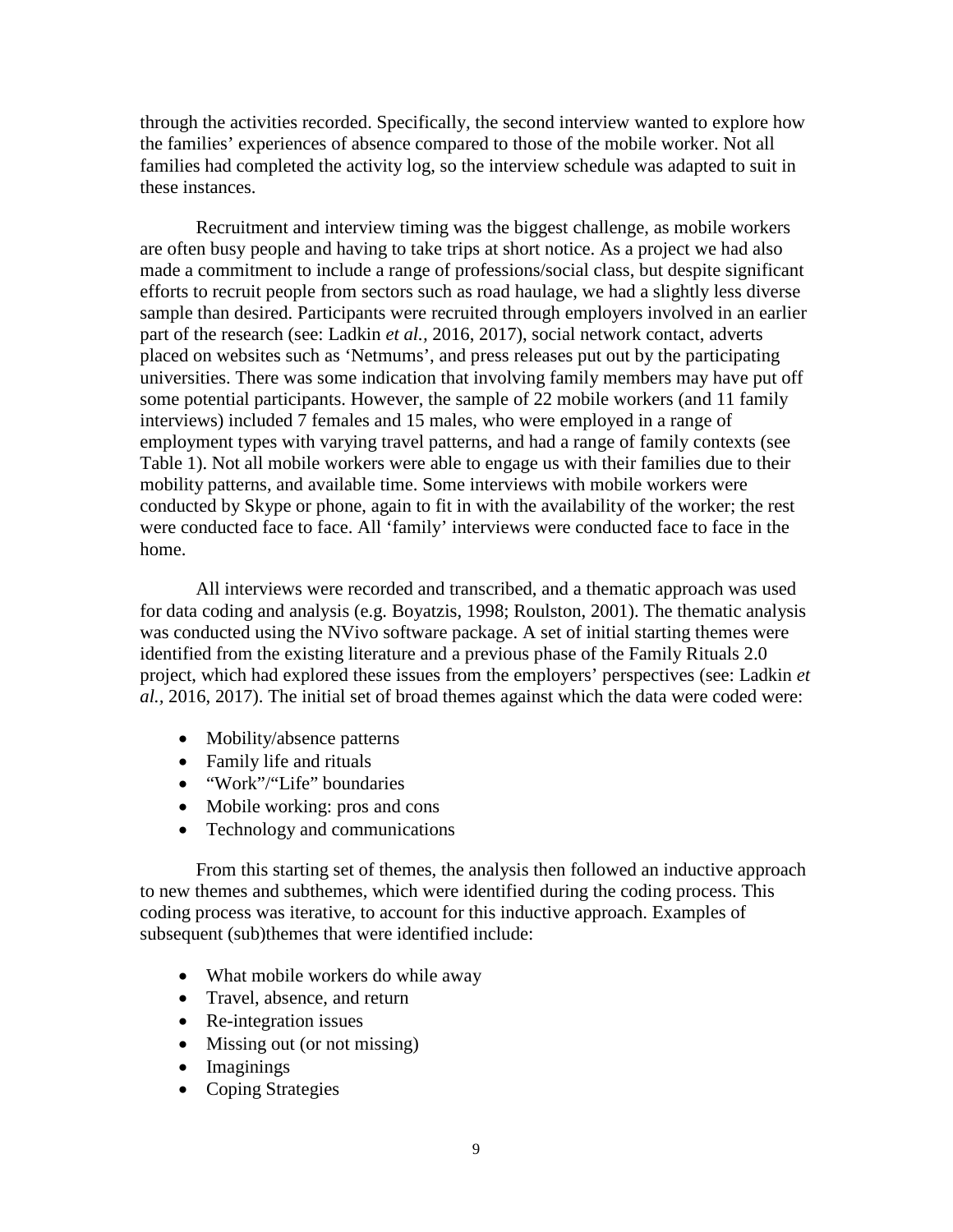• Problems with technology

Participants' anonymity has been protected, and pseudonyms have been used throughout this analysis.

<span id="page-9-0"></span>

| <b>MW</b><br>name | Gender | Frequency<br>away" | <b>Employment sector</b> | Partner's<br>Name        | Family<br>Int. | Family<br>Characteristics |
|-------------------|--------|--------------------|--------------------------|--------------------------|----------------|---------------------------|
| Adam              | Male   | $>12$              | Consultant               | Alice                    | N <sub>o</sub> | $P + C^{iv}$              |
| <b>Brenda</b>     | Female | >150               | Other                    | <b>Ben</b>               | N <sub>o</sub> | $P + C$                   |
| Colin             | Male   | $>100$             | Consultant               | Claire                   | Yes            | $P + C$                   |
| Dee               | Female | Frequent           | <b>NGO</b>               | David                    | Yes            | Partner only              |
| <b>Esme</b>       | Female | $~10-20$           | Consultant               | Edmund                   | Yes            | Partner only              |
| Freddy            | Male   | ~100               | Consultant               | Freya                    | Yes            | $P + C$                   |
| George            | Male   | Frequent           | <b>NGO</b>               | Gloria                   | Yes            | $P + C$                   |
| <b>Harry</b>      | Male   | Weekends           | <b>Training</b>          | Helen                    | Yes            | Partner only              |
| Ian               | Male   | ~120               | Flight crew              | Isobel                   | Yes            | $P + C$                   |
| John              | Male   | >150               | Tech. advisor            | Judith                   | N <sub>o</sub> | Partner only              |
| Leon              | Male   | $-40-120$          | Academic                 | Lisa                     | N <sub>o</sub> | Partner only              |
| Kevin             | Male   | $~23-4$            | Journalist               | $\overline{\phantom{a}}$ | N <sub>o</sub> | Children only             |
| <b>Max</b>        | Male   | $~10-20$           | <b>Sales</b>             | Moira                    | N <sub>o</sub> | $P + C$                   |
| <b>Nicola</b>     | Female | 1 week in 6        | <b>NGO</b>               | Nathalie                 | Yes            | Partner only              |
| Oliver            | Male   | $>50$              | Academic                 | Orla                     | N <sub>o</sub> | $P + C$                   |
| Paul              | Male   | >150               | Oil industry             | Patricia                 | N <sub>o</sub> | $P + C$                   |
| Rose              | Female | ~12                | Law                      | Robert                   | Yes            | $P + C$                   |

Table 1: Participant characteristics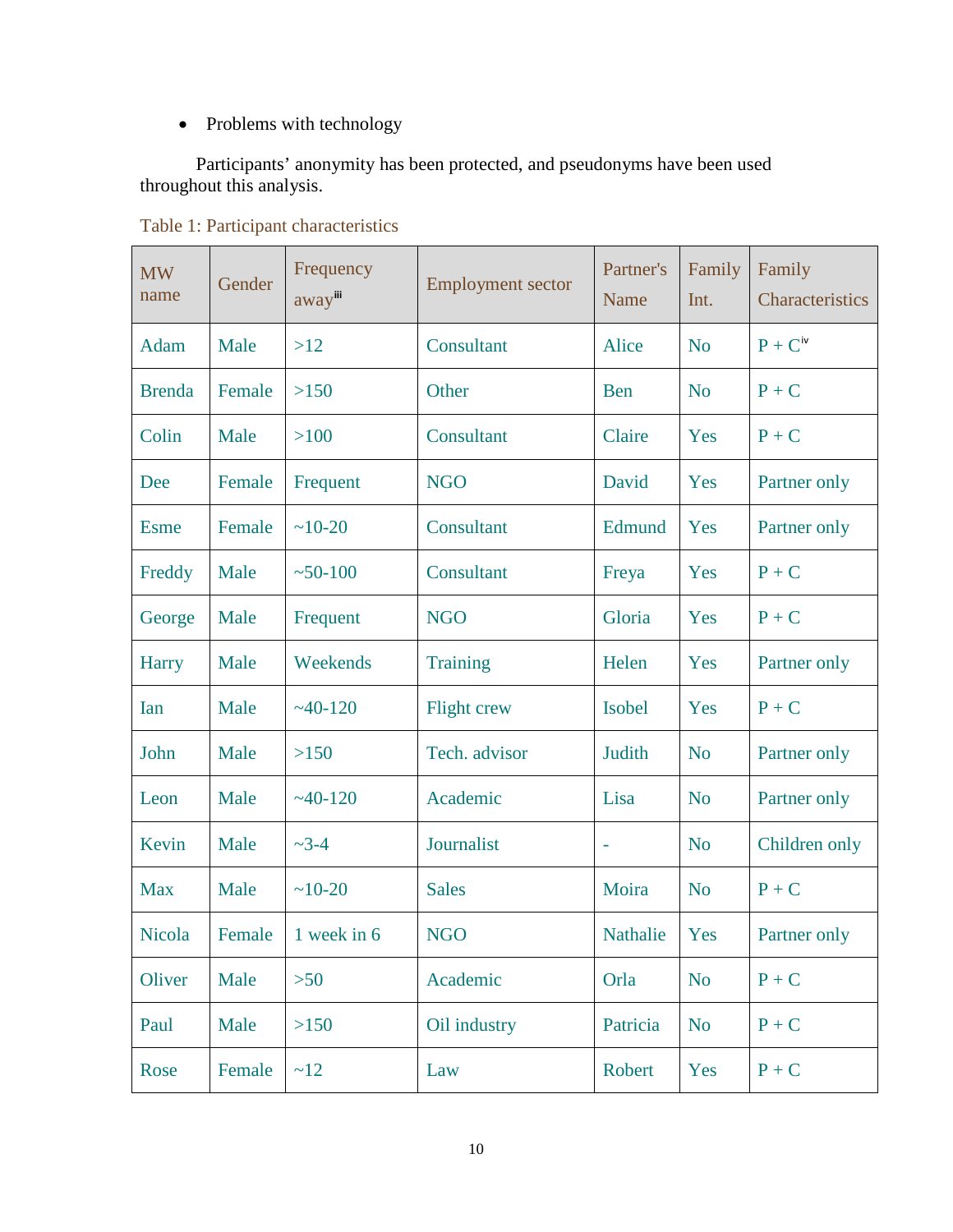| <b>MW</b><br>name | Gender | Frequency<br>away" | <b>Employment sector</b>   | Partner's<br>Name | Family<br>Int. | Family<br><b>Characteristics</b> |
|-------------------|--------|--------------------|----------------------------|-------------------|----------------|----------------------------------|
| <b>Steve</b>      | Male   | Longer trips       | Publishing                 | Sally<br>(mother) | Yes            | Other<br>Combination             |
| <b>Tracy</b>      | Female | 6-12 months        | <b>NGO</b>                 | n/a               | N <sub>o</sub> | Living alone                     |
| <b>Ursula</b>     | Female | Frequent           | <b>Training Consultant</b> | Umair             | N <sub>o</sub> | $P + C$                          |
| <b>Victor</b>     | Male   | 14 days on/off     | Mechanical engineer        | Veronica          | N <sub>o</sub> | Partner only                     |
| William           | Male   | Frequent           | Flight crew                | Wendy             | Yes            | Partner only                     |

# Identifying Family Rituals

Before thinking about imaginative travel back to home, this part of the paper considers how participants constructed activities at home, and how some of these might be conceptualised as 'family rituals' as opposed to simply 'routine activities'. Earlier we have noted that family rituals are those activities that hold meaning for the family members involved, where being there together is important (Morgan, 2011; Carsten, 2000; Sahlins, 2011). In this context very routine activities like collectively watching a DVD can take on a more significant meaning creating a ritualised event. These activities or family rituals are not necessarily confined to the home, as family practices are enacted across multiple spaces (Hollingsworth, 2013). Thus, part of the research investigated what were the activities that formed part of family life and why they took on a significant meaning. These types of activities discussed are set out in Table 2.

| Table 2 Activities identified during interviews as significant |  |  |  |
|----------------------------------------------------------------|--|--|--|
|                                                                |  |  |  |

| Everyday life                             | Specific activities | "Special occasions"    | Religious               |
|-------------------------------------------|---------------------|------------------------|-------------------------|
| Eating and drinking<br>at home and/or out | Sports and games    | <b>Family holidays</b> | <b>Attending church</b> |
| <b>Bedtimes</b>                           | Social dancing      | <b>Birthdays</b>       | Christmas/Easter        |
| 'Flopping' on the<br>sofa                 | <b>Walks</b>        | Days out               |                         |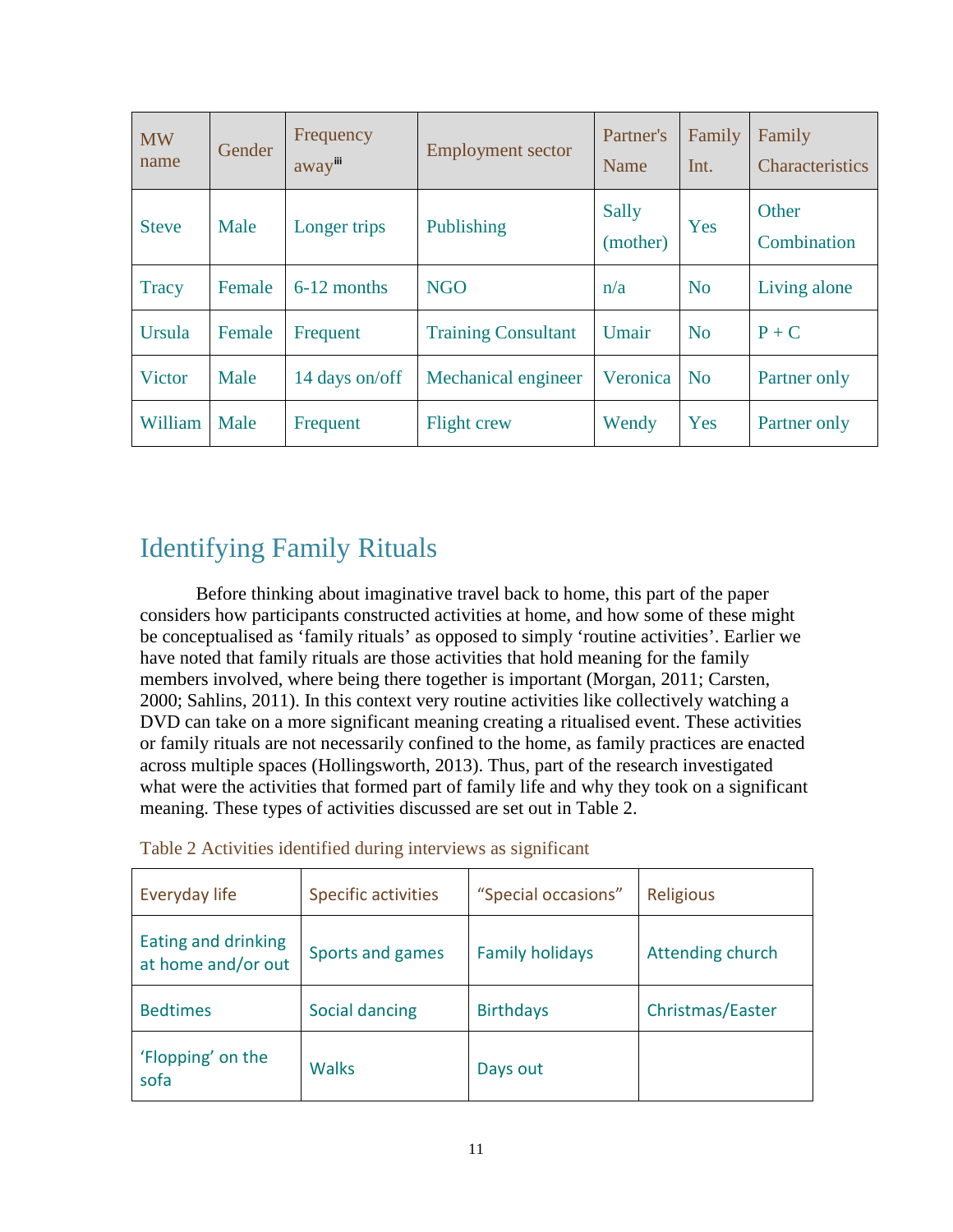| <b>Watching TV/DVD</b><br>or listening to the<br>radio | Cycle rides | Anniversaries    |  |
|--------------------------------------------------------|-------------|------------------|--|
| Shopping                                               |             | <b>Festivals</b> |  |
| <b>Reading with</b><br>children                        |             |                  |  |

These rituals all helped to inscribe some meaning to the family unit. All of the activities described by families were important to them to a greater or lesser degree; a number of these activities were particularly prevalent in families' discussions, and formed a central part of the experience of family life together. Particularly common examples of these were: (i) activities related to food and drink, (ii) couples' activities (particularly for those families without children), and (iii) the 'everyday activities' of the household – which were often ascribed significant meaning.

These rituals were important to the participant families, and the evident importance of ritual to the social cohesion of the family unit raises a question as-to what happens when the mobile worker is absent from these when they must travel away from home for work. In what (if any) ways is the physical absence of a family member from a family ritual experienced, negotiated, managed, and/or compensated for? The following sections address this question through an analysis of the data on family rituals in the context of the mobile worker's absence and the families' use of digital technology to stay connected at-a-distance.

# Glimpsing into home

Imaginative travel was facilitated primarily by digital technology. What was used and how it was used depended on personal preference, technology available (including stable Wi-Fi connections and appropriate bandwidth), and other social and temporal constraints upon the mobile worker and the other family members. These constraints included time-zone differences, work and family schedules, and the availability of a stable (and affordable) Wi-Fi connection.

| Synchronous<br>communication | Asynchronous<br>communication |
|------------------------------|-------------------------------|
| Phone-calls                  | Text messages                 |
| Skype (video calling)        | <b>Emails</b>                 |

Table 3: Communication mechanisms deployed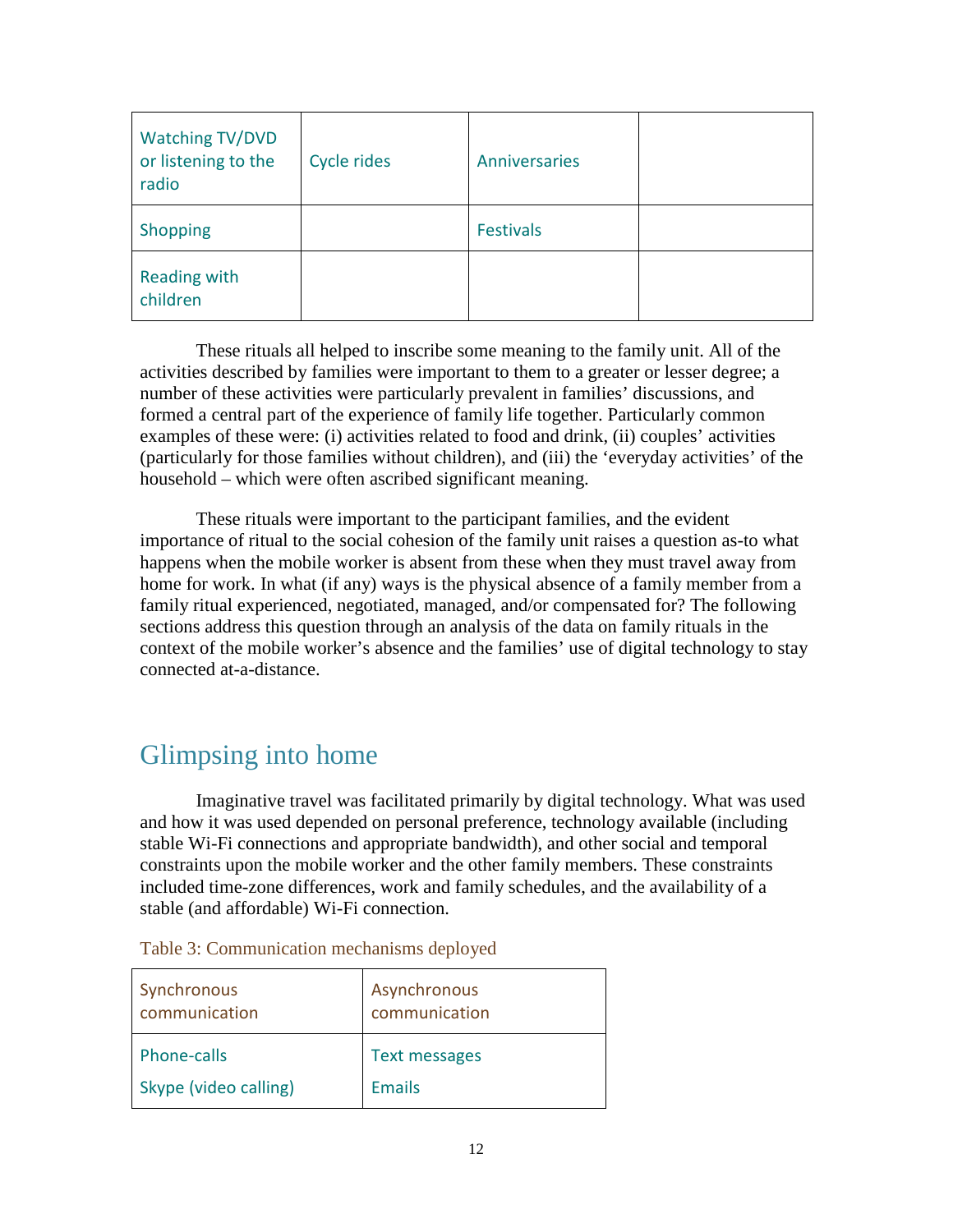| FaceTime (video calling) | Facebook                 |
|--------------------------|--------------------------|
|                          | Snapchat (image sharing) |
|                          | WhatsApp                 |
|                          | Postcards                |

Virtual connectivity was important for both mobile workers and their families, and served to fulfil a range of functions. Communication with home was predominantly mediated through personal digital technology. The posted written word (letters and postcards) were rare. All mobile workers interviewed travelled with some form of ICT, and the main devices used by participants to make contact with home were: mobile phones, smartphones, laptop computers, and tablet computers. This relatively narrow set of technologies facilitated a somewhat broader range of different communication types, which are listed in table 3.

What is interesting (and revealed in some of the quotes in this section) is that the high portability of some digital technologies is enabling a sense of 'stepping in and out of the room' – as Ursula (a mobile worker) described it. A number of participants talked about the flexibility of a tablet/iPad to be carried around the house or to give panoramic insights into the hotel or meeting room for those back home.

"We Skype, mainly in the house, I would call them. You can see what they are doing so they can show you things they've made or drawn or pictures or something, something they can show you, so take the iPad around the house and show you things. (…) When you are away, especially for a couple of nights, more than one night, so if you haven't spoken to them you want to be able to… you know being in the hotel in a random place and it is nice to kind of see how everyone is doing and chat to them."

(Ian (worker) – Family interview)

Other asynchronous communication services such as 'Snapchat' enabled participants to share photos in a way which produced a sharable experience based on intimacy and affect. A number of participants described such experiences of imaginative travel as akin to little 'glimpses' of home facilitated through photo or text messaging. These glimpses – whilst fleeting – could be imbued with significant meaning for the mobile workers, and served to make them feel more connected to home – as Freddy explained:

"Like, Freya 'Snapchats' me a little cool thing of making [son] smile, or snoring, or when he's sleeping he's doing some giggles in his sleep; so she Snapchats it to me, which is kind of cool. It's nice, it's just like a little snippet, it makes me go: "oh I want to be there", but also it's kind of without going through the whole thing of "let's go on Skype and then holding the phone up". And just like a little kind of snapshot of my life. My normal life at home I suppose."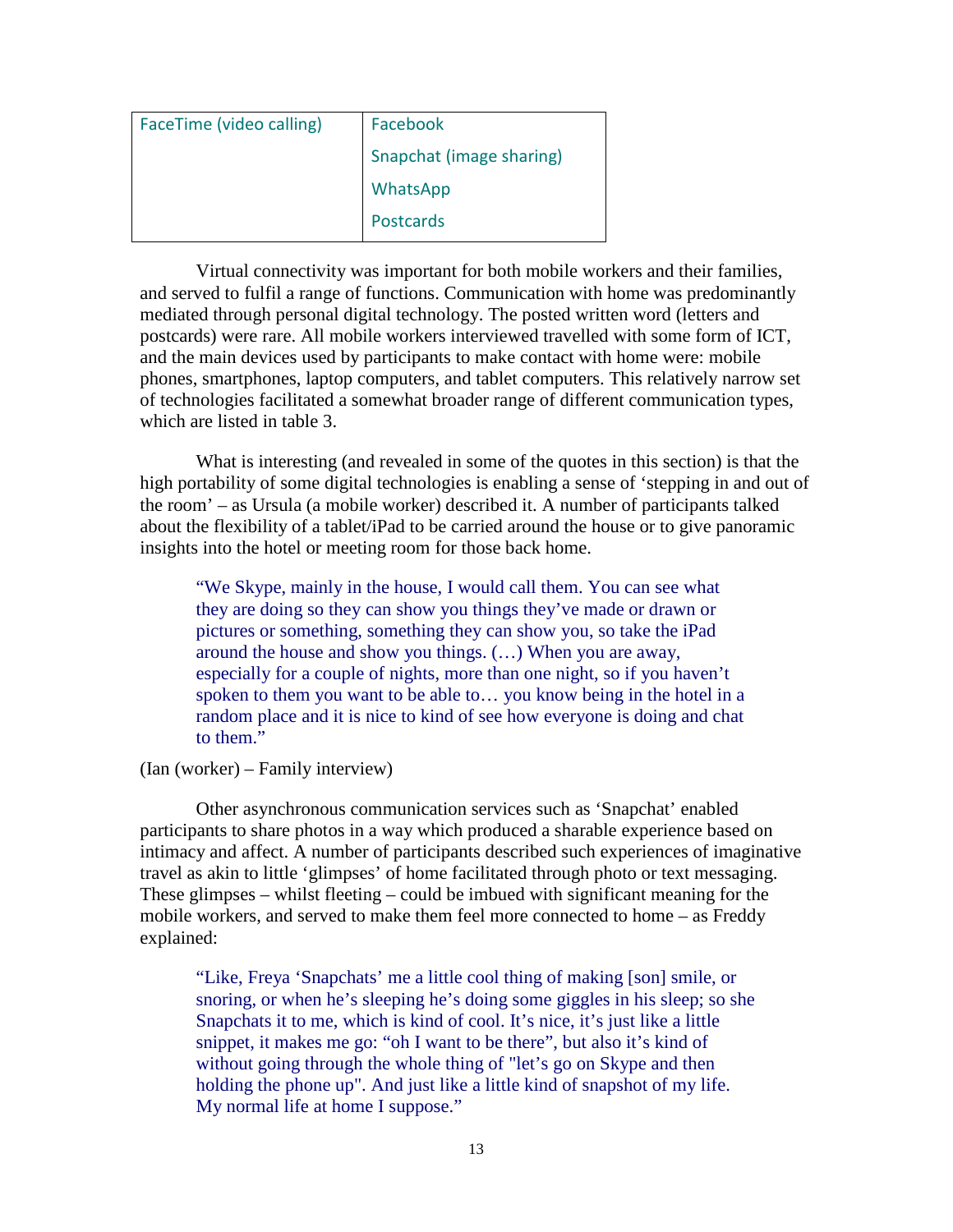(Freddy – Mobile worker interview)

These digital glimpses of home provided the mobile workers with a way to access home life at-a-distance, and this raised the question of the degree to which these glimpses are a passive or active experience in terms of the opportunity they provide for interactions with family and life at home.

To explore this, the interviews prompted mobile workers to consider how family rituals were affected by work-related absence. Max illustrates how this can be the seemingly inconsequential 'stuff' that may be taken for granted:

"Going to X location to watch football with A and B… It is quite mundane and everyday but it's those things that I miss a lot. And we don't do hugely exciting stuff, we are not into mountain bike riding or hand gliding or anything – yachting or anything like that, we don't do that sort of thing. But it is that 'everydayness' of walking round a supermarket together and having a laugh about what's on the shelves. It is really that simple."

#### (Max– Mobile worker interview)

However it is these small mundane routines that become ritualised within family practices that need to be considered in terms of exploring how these might be core elements of 'imagined travel'. This richness of the mundane mediated by digital technology was identifiable in the way that migrants also participate in home life through digital media (Madianou, 2012, Nedelcu, 2012).

While Madianou (2012) describes Filipino migrants sometimes leaving the webcam on to just watch this ordinariness play out, mobile workers in this research open and close the window on home for much shorter time frames, in a number of different ways and utilizing different media. This has given rise to the concept of mobile workers 'glimpsing in'[v](#page-8-2) on life back home, or allowing glimpses into their mobile life from home.

This does not mean to say that more significant but less frequent events are overshadowed by the mundane. A number of participants mentioned the special importance of being home for Christmas, for instance, either for themselves (as Tracey describes below) or for their family.

"It surprised me, in a way, over Christmas, how much I did miss, you know, everything that goes on around Christmas with the family and getting everyone together and those sort of rituals I suppose that we have at that time of year. And I was sitting in the office, actually, on Christmas Day in Laos, with my colleagues, working, and I really just wanted to be back home at that point in time and see everyone."

#### (Tracey – Mobile worker interview)

In this instance, technology and context prevented Tracey from taking part in the whole event at a distance through video (e.g. Skype or FaceTime), but she did however communicate through a phone call. Generally in face, digitally 'sitting in' on a significant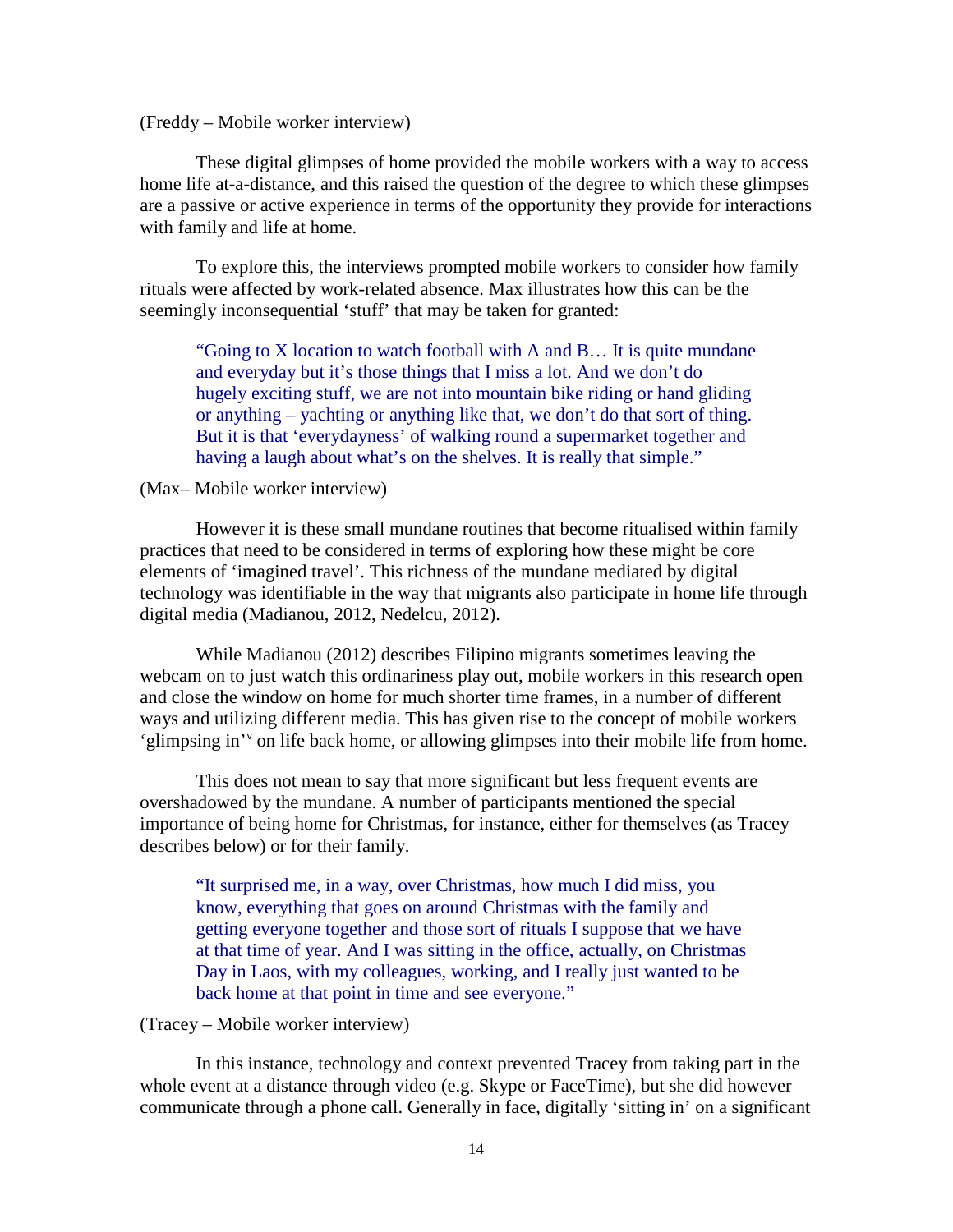event was not recalled in the same way compared to more everyday activities. However, John did explain how he managed gift giving for his partner's birthday while away.

"If I knew I am going to be away for her birthday I'll put a birthday card and I will hide it, if I put it on the table then she knows, and I will just hide it there and she will be talking in the living room and I'll be talking to her and I said oh you need to look behind there, there's your birthday card."

#### (John – Mobile worker interview)

This example presented by John demonstrates how absence and digital connection can reconfigure practices around existing rituals. His imaginative travel in this instance is prepared and shaped in advance, with the knowledge of glimpsing back home at a particular moment in time through a synchronous video call.

It was usual for mobile workers to communicate for a longer period once or twice a day (where possible) whilst they were away. In contrast to 'checking in'<sup>[vi](#page-9-0)</sup>, these more in-depth conversations would often revolve around what had happened during the day, and could include the whole family. Thus, the imaginative travel here is the digitally drawing in of the absent worker in the playing out of mundane communication and activities. These longer communications had a number of aspects to them. Sometimes these were simply to share the events of the day and to spend a bit of time talking to one another:

"I like to hear what Nathalie's been up to and how her day has gone, and if she's had difficult things how they've gone and equally I like to tell her about things that have gone well or if something has been a bit tricky. So there's that sort of emotional connection that it's nice to maintain and the sort of, the support element of a partnership where you listen and encourage and, you know a sort of sounding-board or feedback for the other person, you know put things into perspective, that sort of thing."

(Nicola – Mobile worker interview)

Rather than giving a digital tour in visual terms as with other forms of 'imaginative travel', Nicola shows how this glimpse into home life is an emotional and affective tour. However, it is reliant on his partner reviewing and summarising what she wants him to hear; and on her part, she is invited into a similar review of Nathalie's day. Thus the respective days are re-performed in a format that is shaped by the media and the time available.

Being able to talk for a longer period of time may be key to conveying the emotional aspects of relationship, yet even shorter calls can act as a facilitator for being together at-a-distance, which Gloria considered important for the cohesion of the whole family:

"I really like it when George is away – even if it's just kind of a snatched two minutes where he's been in meetings, he's gone back to his hotel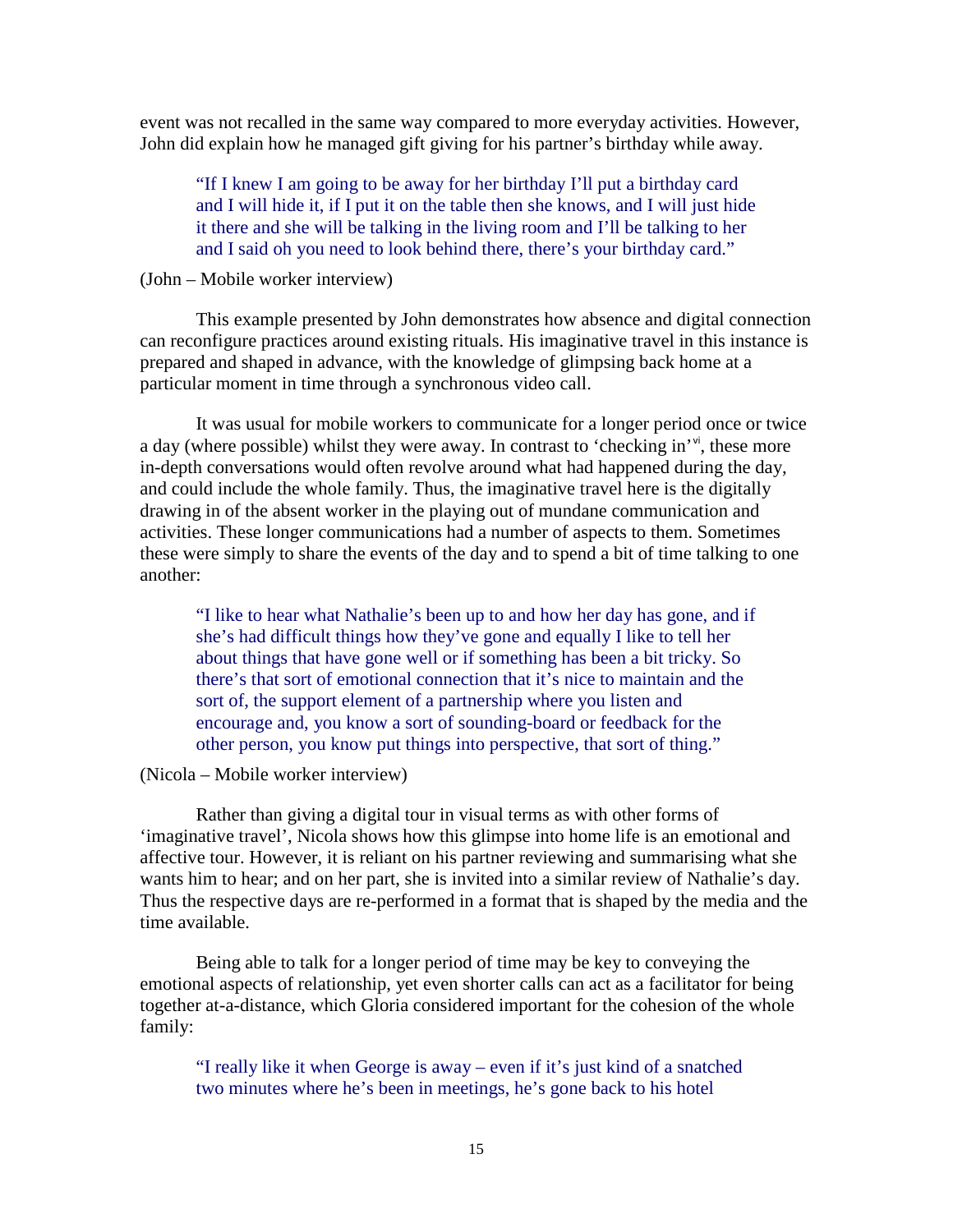room, he's got a little bit of time before he goes out and meets colleagues again for drinks and dinner or whatever it is that he's doing – even in that short space of time I really like the fact that we're able to chat on speaker phone whether it's in the car or in the nursery have all four of us able to talk to all four of us, for me that's really important and I really like that."

(Gloria (partner) – Family interview)

Mobile technology here provides an immediacy and intimacy that is *spatially flexible* not only for the mobile worker, but also for those continuing the daily routines at home. Gloria can make or receive that call in any number of locations and the speaker phone in the car makes it more inclusive for other family members to participate. It also enables those who are away to continue supporting roles with tasks that can be undertaken at-a-distance, as well as providing emotional support.

This flexibility is particularly enabled by the portability of the communication tool – as mentioned earlier.

"[I'll] give you an example of the fact he injured his finger a few weeks ago, and you know it has been really interesting during FaceTime with him over the last four or five weeks because actually he can put his finger right up to the camera, and you know you can see quite a lot of gruesome detail how in fact actually the recovery of the finger is going. And you know, and I think that is, it's obviously an instinctive thing, he knows where the camera is, he knows what to do with it. I think he lost a tooth about 18 months ago and you know I got, fascinating insight into the inside of his mouth as the result of him using zoom technology."

(Ursula – mobile worker interview)

Whilst connecting with home was generally seen as a positive thing, in contrast there were examples in which the *mediation* of communication through the idiosyncratic formats of different digital technologies created a less-than-ideal experience. The main issues with the experience were either the difficulty of conveying certain types of meaning (for example via text or phone call), or in the inability of digital technology to fully replicate all of the necessary communicative aspects of a co-present conversation. These could often lead to frustration, and create issues which would not necessarily have arisen if the conversations had been conducted in a co-present context:

"I think the reality is when we converse normally face to face, I can tell him to shut up or... or just walk off if it's getting boring – and Harry can do the same. Obviously you can't do that on the phone, so all of those body language things don't work."

(Helen (partner) – Family interview)

Technology affords different forms interaction with significant others that may not always directly map onto existing face-to-face experiences. Mediated conversations through technology may demand a more careful positioning of tone and language as well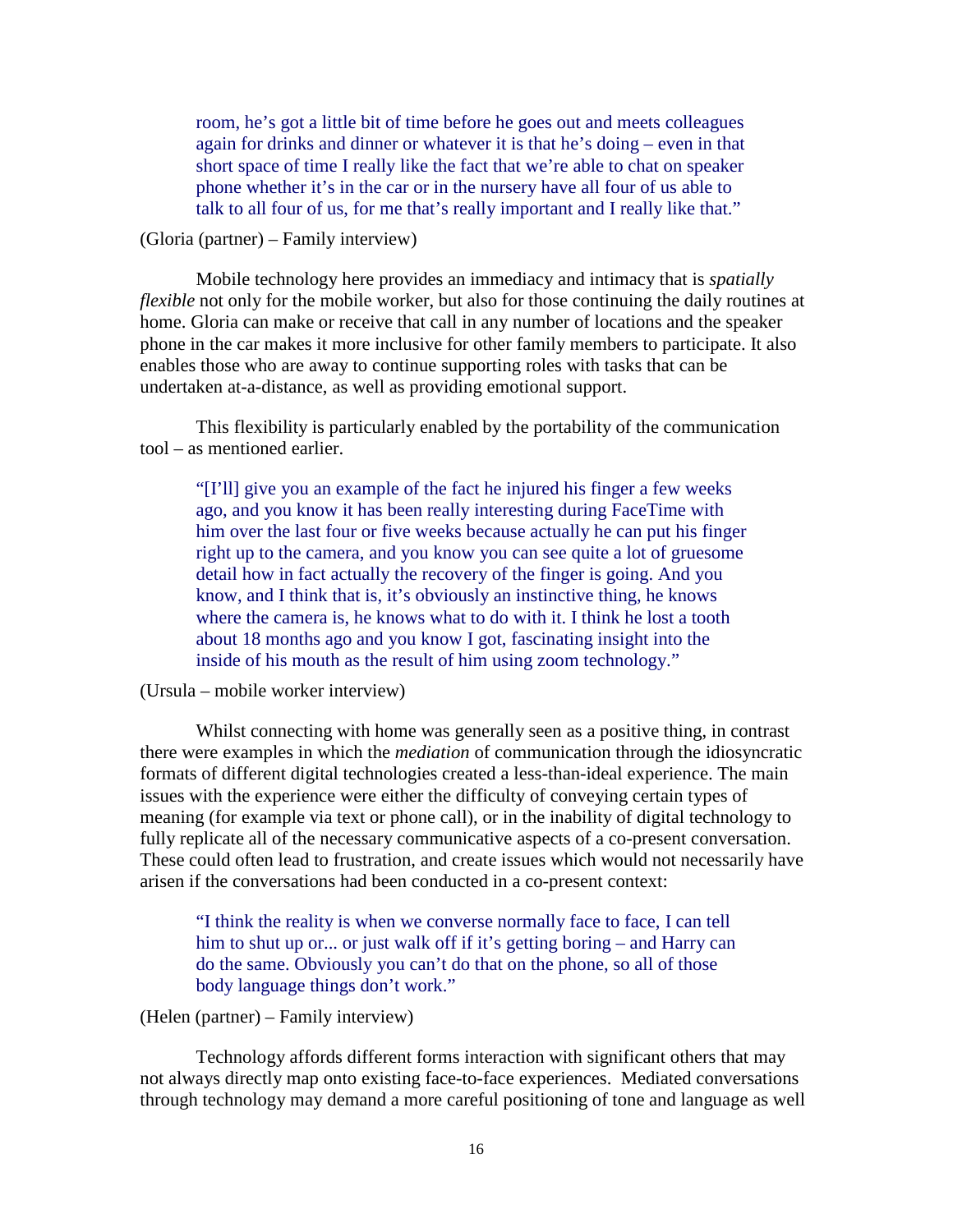as content, as Helen above notes. However, communication through asynchronous media (e.g. Snapchat) may evolve its own practices relating to what individuals feel can and should be shared through that specific medium. Arguably, communication at a distance is shaped around an 'imagined reality' of how communication should be, in order to mitigate the assumed limitations of digital technologies.

'Imaginative travel' in this theme can be understood as a mediated re-entry into family life, and the continuation of particular roles (e.g. being 'present' for parenting activities such as bedtimes, or sharing experiences such as food/mealtimes) while physically absent. However, there are technological limitations to how these at-a-distance interactions play out, and experiences of imaginative travel mediated through technology were not without their potential downsides. Communicating through digital technology brings its own set of practices and meanings to family life with absence. The emotive nature of some of the more expressive forms of virtual communication could serve at times to increase a sense of loneliness – for example allowing the mobile worker to see home, whilst at the same time firmly reminding them that it was out of reach in their distant location, and *amplifying* the sense of absence rather than creating a sense of connectedness. Brenda explained how her daughter sometimes found more expressive communication such as video calling or even speaking on the phone difficult at times for this reason:

"Sometimes I am not sure that Skype helps with [daughter]. (…) Because I think when she actually sees me it makes her miss me more. (…) And I think sometimes she prefers texting because if she hears my voice she also gets, sometimes, unless she's in a really high mood – that can make her miss me a bit more as well. So it is funny, although there's a more personal form of communication it depends on who you are communicating with as to whether they are suitable or not."

(Brenda – Mobile worker interview)

This finding suggests that there is significant subjectivity and contextuality inherent in communication through digital technology, and to the experiences of imaginative travel that these might create.

### The destination tour

Digital glimpses into the seemingly *mundane* aspects of family life set up a binary relationship between home and away, in which – conceptually at least – away is seen to be much more exciting or exotic than home. In this respect, this connection between imaginative travel and corporeal travel taking individuals out of the everyday and into a space that opens up new challenges and experiences perhaps has driven this focus on the outgoing rather than the incoming movement. Talking with John about his experiences as a mobile worker demonstrated how home juxtaposes the mundane against the less-thanordinary experience of business travel. However, John's representation of this spatial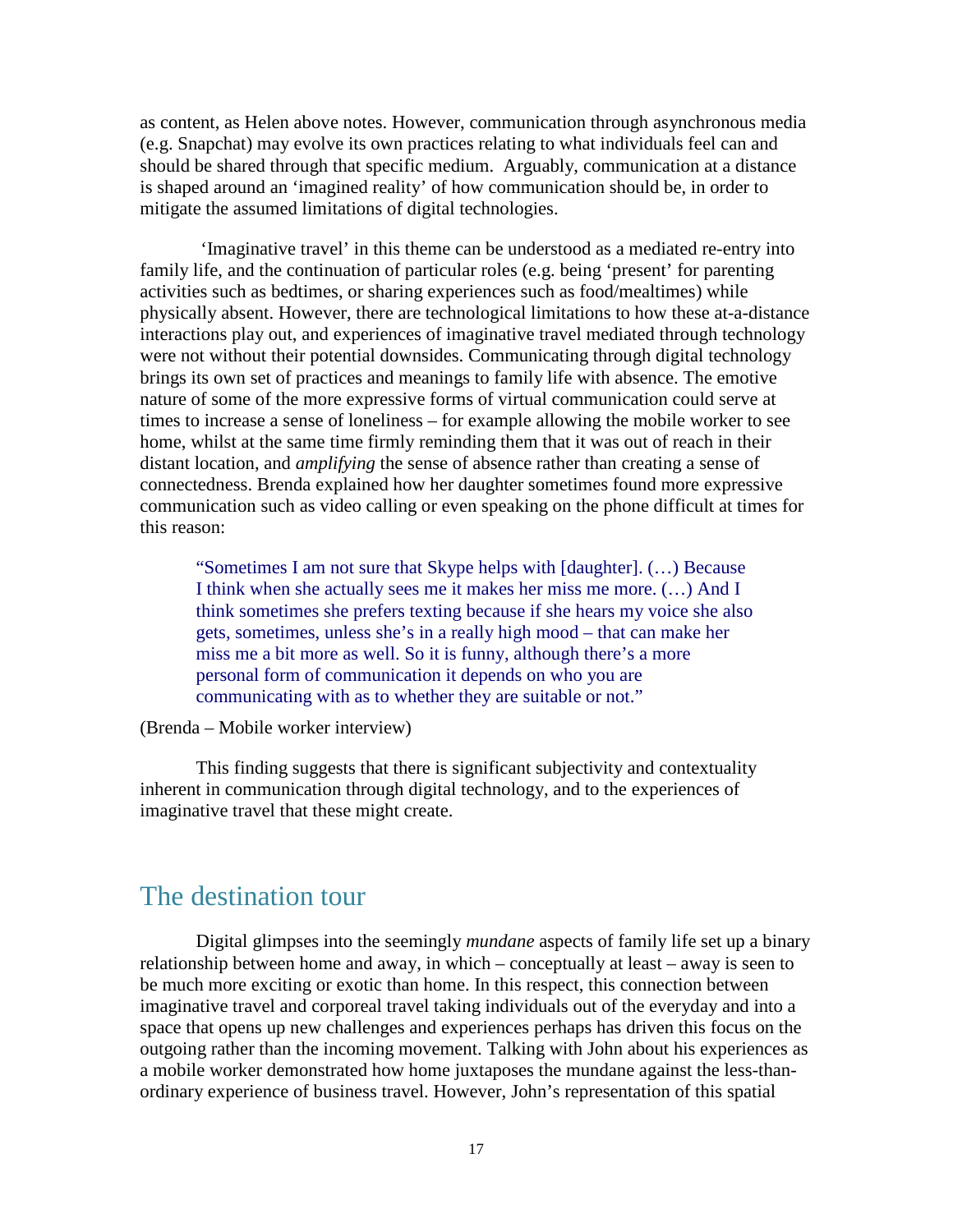'other' indicates that much of being away is in reality often routine and unexciting too  $-a$ standard hotel or ubiquitous meeting room is the mundane of business travel. So it becomes interesting to see that the way in which John brings his partner into this mundane experience is to let her know about the very ordinary routine that is being played out – in a way he might not necessarily do if he were in an office back home; however in terms of demonstrating the exotic, luxury, or exciting there is more hesitancy. Yet at the same time he considers himself as the one 'doing activity', rather than his partner.

#### **"And is that pictures of where you are staying to show her what you are up to?"**

"It will be the most random things. I guess if I am being a little bit naughty I will show her how amazing the hotel is for once, rather than a Travel Inn, Travel Lodge. But yes I mean I have done that little cheeky thing where I take a picture of the view of [unclear] Bay and it's like "look at this". Or just stuff, like really boring stuff where I have set up the meeting room for a presentation, or send stuff like that. "Just about to get started, I'll call you afterwards, let's hope it goes okay" that kind of stuff. You do check in with the most mundane things that you would not do in day to day work. I would not be going "Oh I am just about to send an email, I'll catch you at lunchtime." So yes."

#### **"And what does she send you, from home?"**

"Cats, pictures of the cat sitting where I normally sit on the couch."

#### **"Oh right."**

"Going, oh, maybe a picture of something she made for dinner. She is more of the receiving end of that kind of stuff. I am the one doing the activity I guess, so…"

#### (John – Mobile worker interview; interviewer in bold)

In drawing in the partner or other family member into imaginative travel to join the mobile worker there is often a sense of guilt about showing off the better experiences and a need to show the setting is an ordinary activity too. Here the tension around the ability to escape the home setting and mundane family life can create a need for imaginative travel to be performed in particular ways. Imaginative travel from home to the mobile worker may therefore be controlled or manipulated in a similar way to the presentation of home life is to the absent worker. In some respects this ability to limit the window will be shaped by work practices excluding an observational other (e.g. partner or child) being virtually present during work time, thus the imaginative travel is more likely to be enacted in the leisure or tourist spaces encountered by the mobile worker.

Nicola demonstrates the desire to share the wider spatial experience through a visual medium, and as potential tourists sample images from websites and travel guides (Larsen, 2008).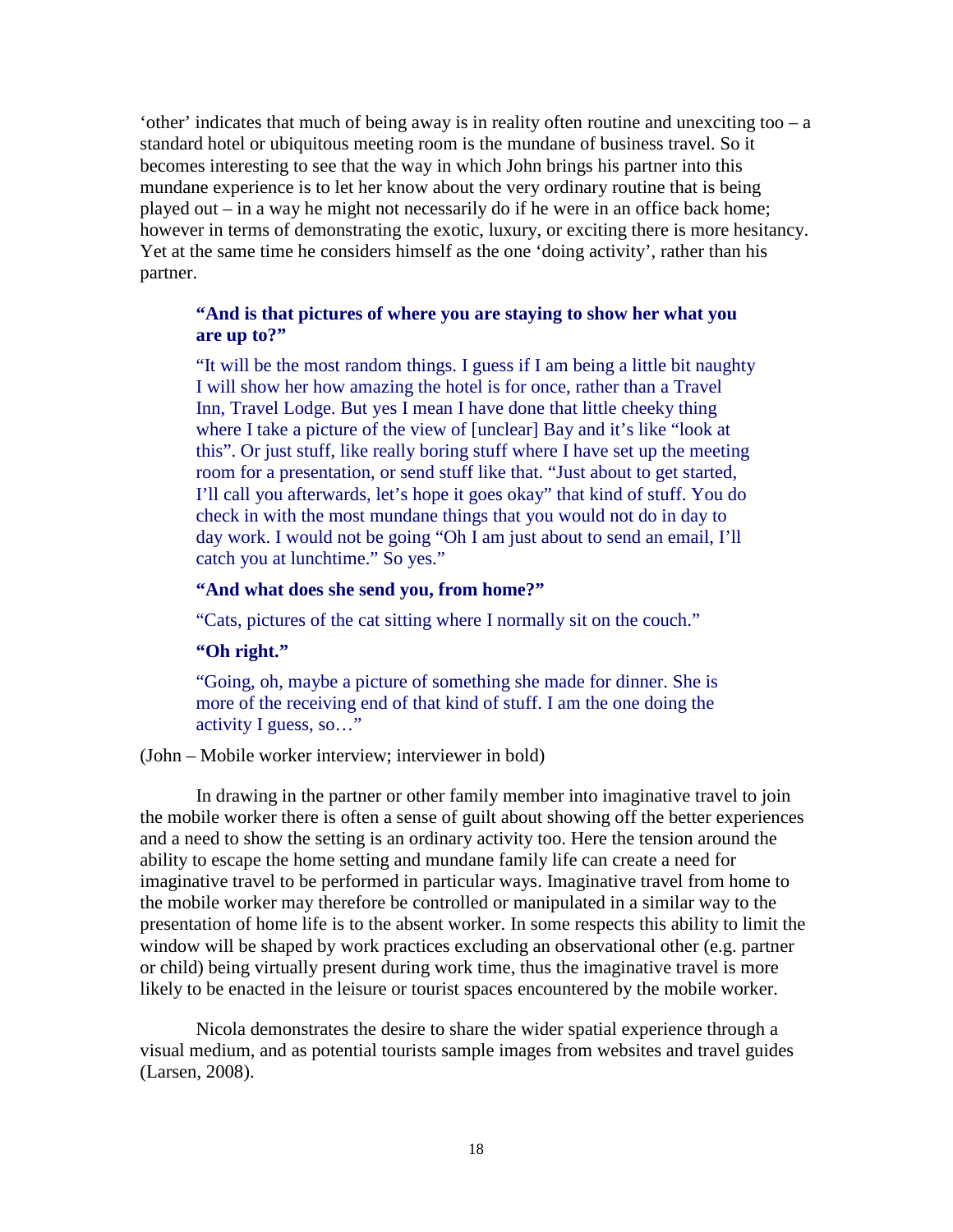"A couple of weeks ago I was staying in [place] in you know up in the North East [of England], and I had a hotel that looked out over [the beach], and it was really lovely and you know I phoned Nathalie and said "it's a real shame you're not here and you can't see the beach and you'd love it". It was really pretty, so it's that you know, you want to share things, don't you, and sort of I suppose it would be nice for her sometimes to be there as well to share things."

(Nicola – Mobile worker interview)

Here the sharing of digital images or video would be one opportunity for sharing. In this instance, the experience of place was expressed orally by Nicola via a phone call. Esme also demonstrated the relationship between a shared corporeal travel experience and the potential for imaginative travel through recall when talking on the phone:

"Edmund's coming out to London on Friday next week, and we're staying in the hotel that I stay in, and that will be brilliant because then he'll have stayed there and seen it properly, as well as sort of having had that remote connection."

(Esme – Mobile worker interview)

In this respect, an important aspect of some of the more recent digital technologies is their ability to facilitate more expressive forms of virtual communication through features such as video calling and digital picture sharing. The vast majority of communication between mobile workers and their families were via telephone call or text message; however a number of participants also discussed using video calling and photo messaging at certain times. Video calling and photo messaging were two digital technologies that created strong experiences of imaginative travel for participants. Through providing a visual aspect to the communication, families could be brought more fully into the mobile worker's experience:

"Ian will – say for example he was in Paris – she'd [daughter had] been learning about Paris so he sent a message, (…) and said show our eldest daughter this, it's a picture of him in front of the Eiffel Tower and then I showed her that as soon as she got home. So he also might send pictures to me for the girls to look at as a kind of form of communication."

(Isobel (partner) – Family interview)

The concept of family sharing the experience through imaginative travel is something which was comforting to Esme, who explained the way in which it made her feel less lonely when she was absent from home:

"I always show Edmund my hotel room, which somehow I suppose does help me as well. You know? It's like, you know, here's the bed and here's the door and here's the bathroom and it just feels like- for me it feels like I'm not alone. Of course I am alone but there's something quite- I don't know. That feels… Somehow that always makes me feel better."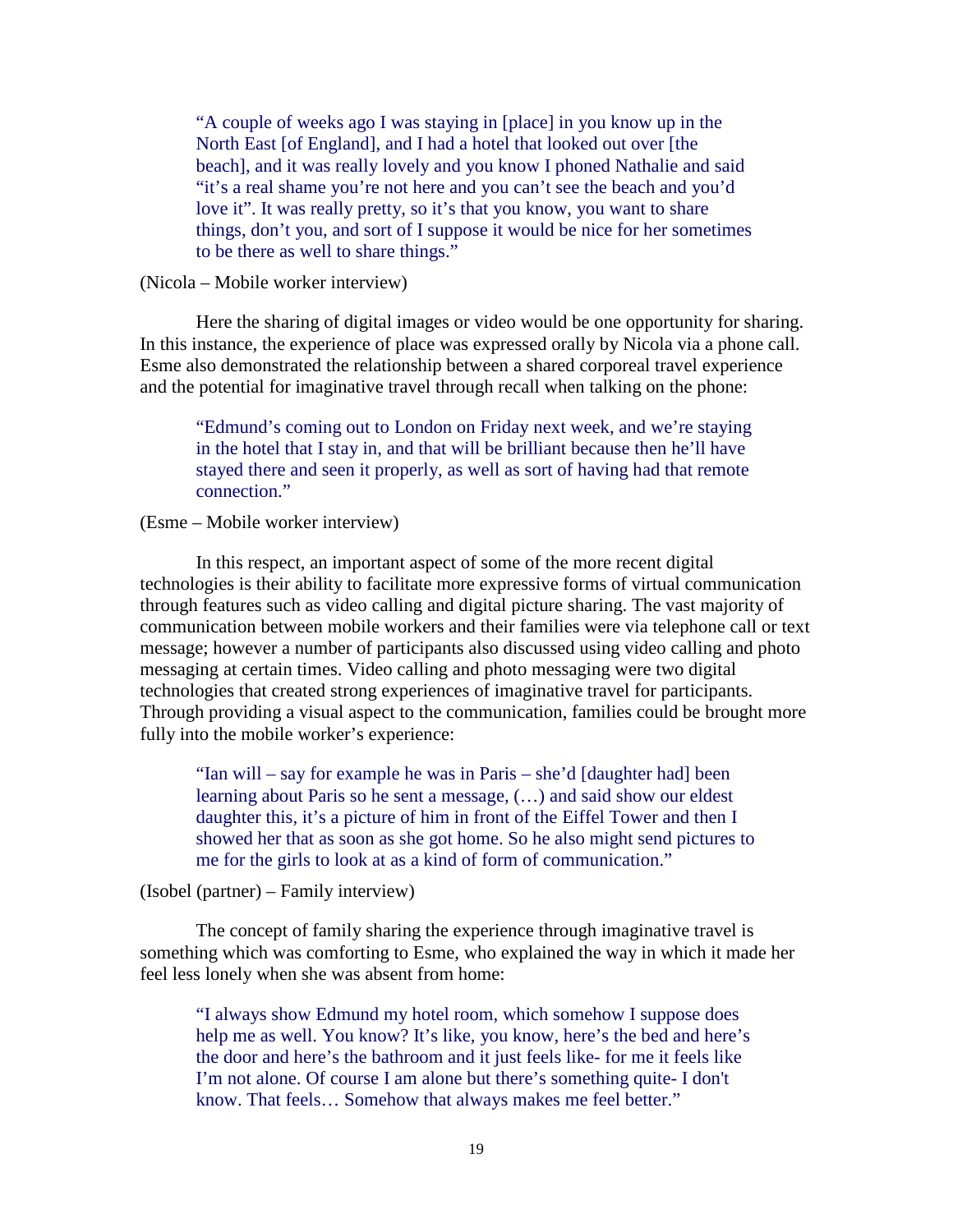#### (Esme – Mobile worker interview)

Esme's point of being alone is particular relevant to many mobile workers, in that there may be a void when time for 'life' arrives which cannot take advantage of normal types of activities (e.g. leisure). Thus, life becomes mediated through different mechanisms of sharing emotional and visual information in two directions.

For mobile workers, communication through digital technology enabled them to fulfil some of their normal social obligations that they would otherwise have been unable to do due to their absence. It is evident however that whilst the various communicative functions offered by digital technologies are used frequently by mobile workers and their, there are significant limitations to what is possible through technology.

# **Conclusions**

This paper seeks to understand the experiences of mobile workers and their families in the context of communication through digital technology – with an emphasis on the concept of *imaginative travel* as providing the potential for a richer sense of virtual presence for people who are apart.

There are three main outcomes of this paper. First, our study presents the new concept of digital glimpses back into home, taking existing discourses of imaginative travel and turning the focus away from the exotic and instead towards the mundane – seeking to understand how the *everyday* experience of home and family life is transmitted, experienced, and shared at-a-distance. This paper has identified a number of important findings which illuminate the ways in which mobile workers can (or cannot) reengage in family life at-a-distance. Second, this paper has established the role of digital technology in supporting the familial social relationships of those who travel for work (as opposed to the more traditional focus on technology facilitating work relationships and activities). Third, this paper has identified and described how digital technologies are individually appropriated to suit the personal needs of mobile workers. A relatively small range of technologies enable engagement in a much broader range of interpersonal interactions and family rituals – specific to a particular context. These three outcomes are expanded upon below.

The main focus in this paper has been on the ways in which people use digital technologies to reconnect when work takes them apart. Communication whilst absent is facilitated through a number of devices and services. The families in our study communicated for a range of reasons, but consistent across these was the notion of trying to create or recreate a sense of imagined (or virtual) 'being there'. For the mobile workers there was often a sense that they were 'stepping out' of family life, and so they felt the desire to demonstrate belonging and being with the family whilst absent. Mobile workers might feel guilty about their absence, or be made lonely by it; families similarly experienced the temporary loss of that member of the unit – either missing them whilst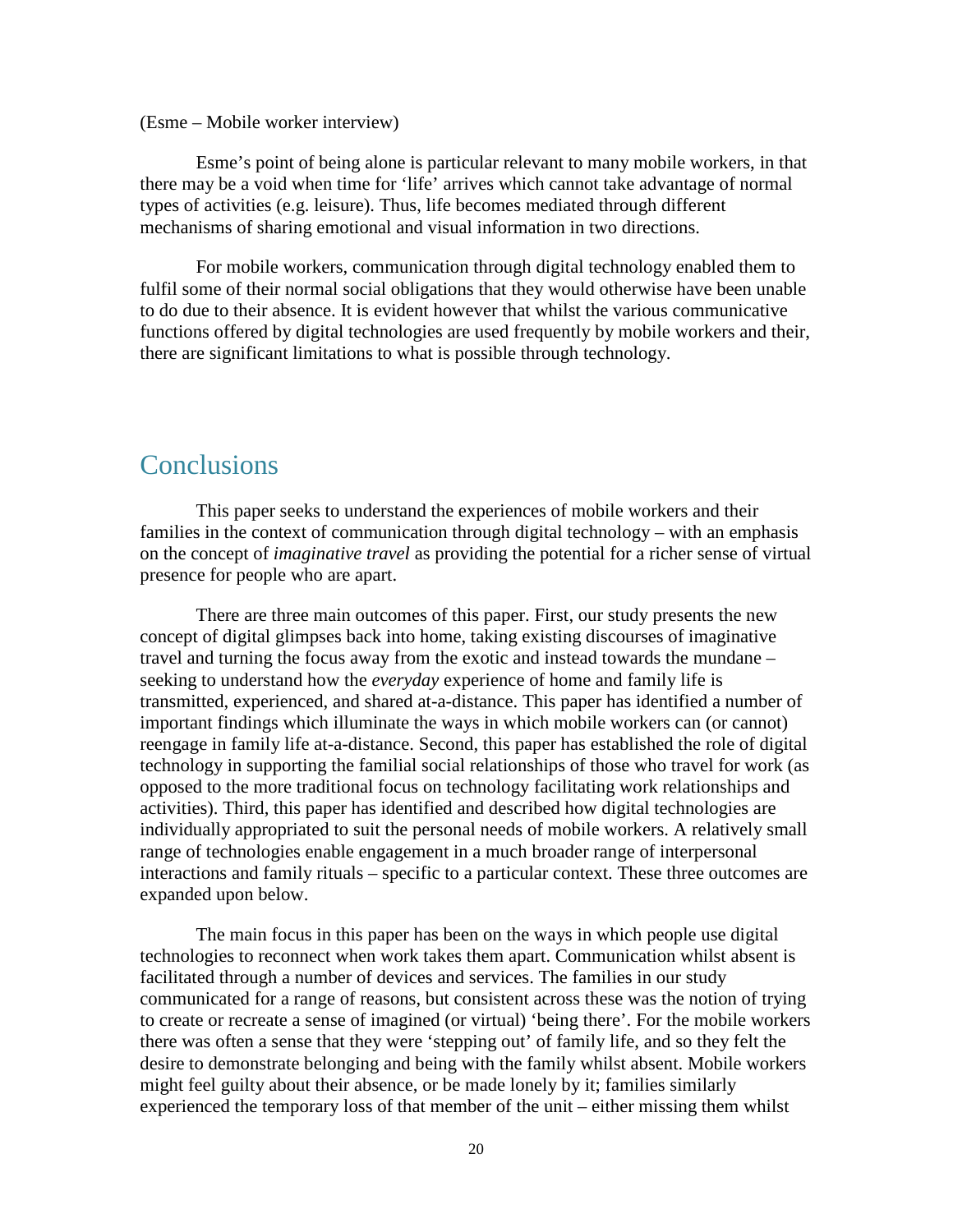they were away, or experiencing the additional burden of managing the household with one person missing. Thus the reconnection, care giving, and socialising through imaginative travel back home was an essential part of maintaining a healthy family life, and thus work/life balance.

Digital technology was able to facilitate a level of social obligation for the mobile workers, and the findings suggest that families' communication whilst apart would often involve experiences of imaginative travel. For the families, the ability to communicate through expressive media such as video calling provided them with a more meaningful experience and appreciation of where the mobile worker was, and for some this gave a deeper sense of connection or virtual presence. For the mobile workers, technology was often described as providing 'digital glimpses' of home life and routine. In these cases, the direction of the imaginative travel was *reversed*, and as opposed to the family being transported to a place they had never physically seen, the mobile worker could be 'taken home' through those glimpses, and as a result home felt much closer than it had previously (before the availability of current technology).

Whilst the data demonstrated that experiences of imaginative travel often had a positive effect on a family's ability to connect in more meaningful ways, at the same time the limitations of technology were frequently acknowledged by both workers and their families. Digital glimpses brought people closer to one another; however, these glimpses were never a full representation of the experience of co-presence, and whilst often positive could also sometimes be profoundly dissatisfactory. In some cases, these could unintentionally lead to more negative experiences of absence – making the physical separation feel more pronounced, or creating frustration when technology failed to properly mediate connection.

It is evident that digital technologies are important for families in allowing them to connect with one another in more meaningful ways when they are apart because of work. Experiences of imaginative travel created through novel media can enrich the experience and give a greater sense of connection for both those who are at home and those who are away. At the same time technology is limited in its ability to replicate a sense of co-presence, and there remains a question as-to *how much more* digital technologies can do in terms of improving experiences of absence for mobile workers and their families.

The findings presented in this paper have a number of significant implications in a world in which work is becoming increasingly mobile at the same time as our communicative technologies are becoming more powerful and expressive. The concept of digital glimpses can be useful in better understanding the experience of connecting back into the everyday rituals of home life in the digital age. We have shown that the challenges of mobile working can have real impacts upon the health and wellbeing of our mobile workers and their families, and that understanding these experiences and some of the digital kinship maintenance that families employ is crucial to minimising the negative social implications of mobile working, and to maximising its positive aspects.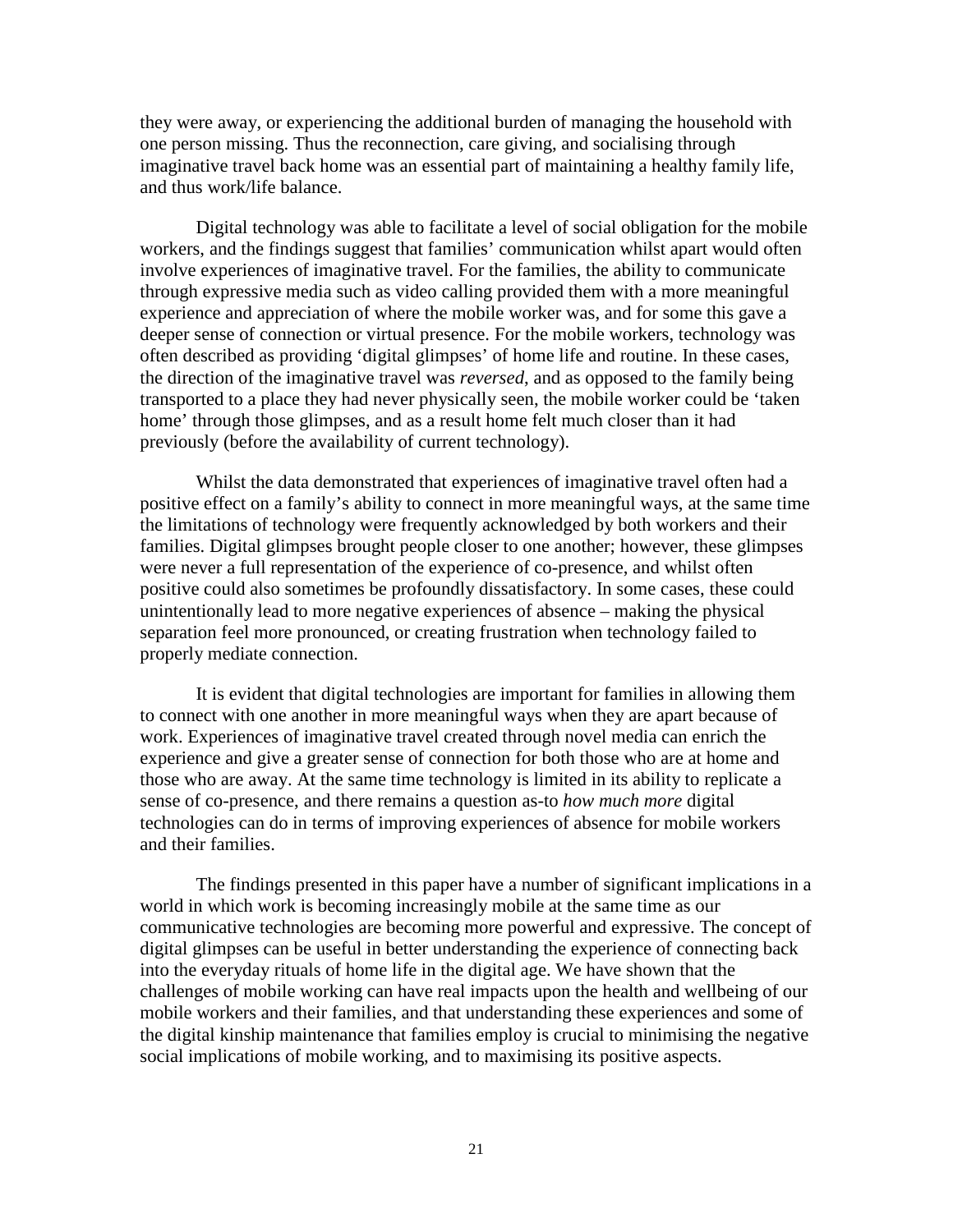# Acknowledgements

*The authors would like to acknowledge the work of the whole project team, comprised of colleagues from Bournemouth University, Newcastle University, the Royal College of Art, and the University of the West of England, Bristol.*

*This work was supported by the Engineering and Physical Sciences Research Council (EPSRC) as a part of the Family Rituals 2.0 project.*

## References

- Aguiléra, A., Guillot, C. and Rallet, A. (2012) Mobile ICTs and physical mobility: Review and research agenda. Transportation Research Part A: Policy and Practice. 46 (4), pp.664-672.
- Benson, M., 2011. The movement beyond (lifestyle) migration: mobile practices and the constitution of a better way of life. *Mobilities*, 6 (2), pp.221-235.
- Bergström, G., 2010. Consequences of Overnight Work Travel for Personal Social Relations: Problems, Promises, and Further Repercussions. *Mobilities*. 5 (3), pp.369- 386.
- Boden, D. and Molotch, H., 1994. The compulsion of proximity. *NowHere: Space, time and modernity*, 266.
- Boyatzis, R. E., 1998. Transforming qualitative information: Thematic analysis and code development. Thousand Oaks, CA: Sage.
- Büscher, M., and Urry, J., 2009. Mobile methods and the empirical. *European Journal of Social Theory*. 12, 1, pp. 99-116.
- Carlson, D.S., Grzywacz, J.G. and Zivnuska, S. (2009) Is work-family balance more than conflict and enrichment? *Human Relations*. 62 (10), pp.1459-1486.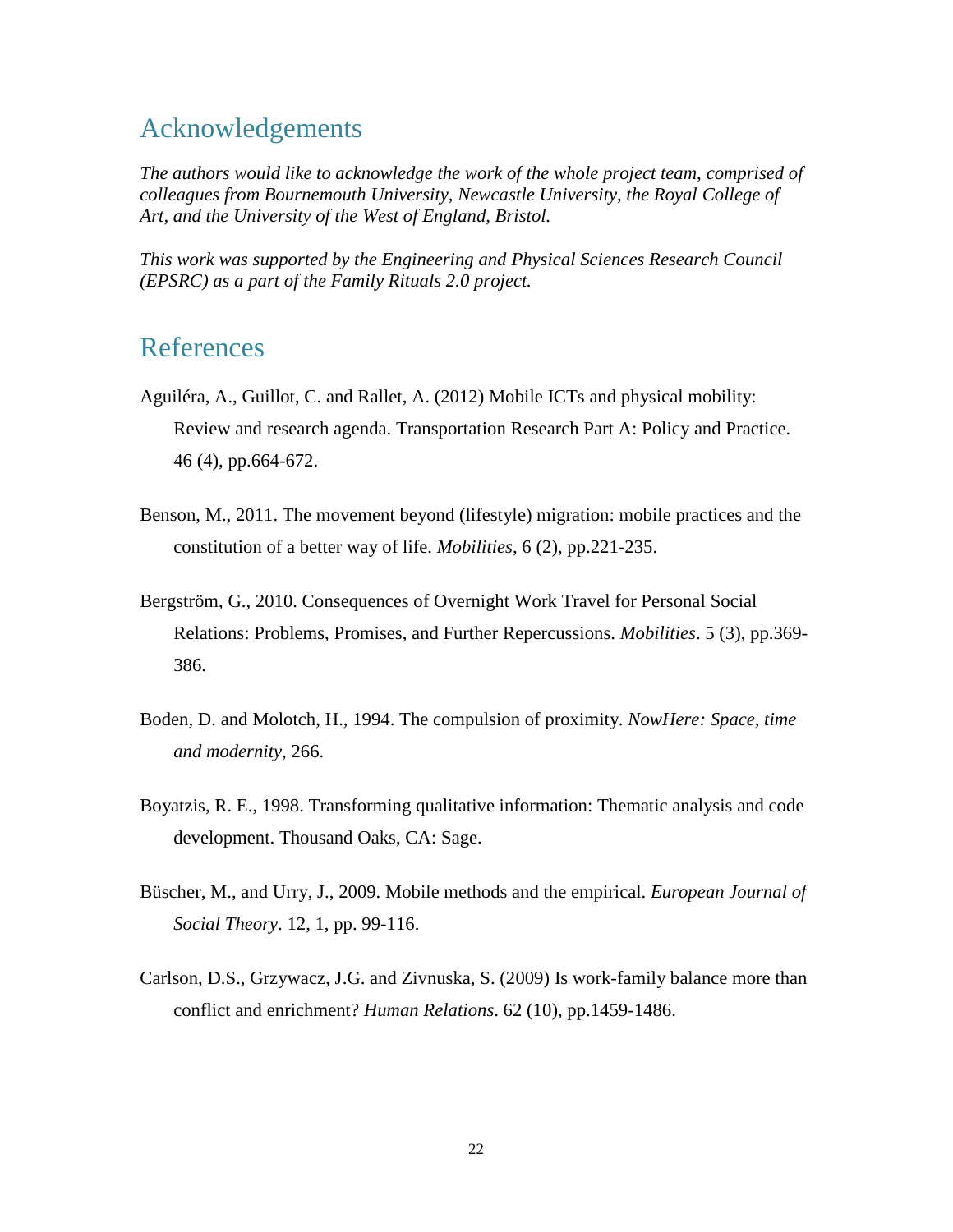- Carsten, J., 1995. The Substance of Kinship and the Heat of the Hearth: Feeding, Personhood, and Relatedness among Malays in Pulau Langkawi. *American Ethnologist*, 22 (2), pp. 223-241.
- Carsten, J., 2000. Cultures of relatedness. Cambridge University Press, Cambridge, UK.
- Cohen S A, Duncan T, Thulemark M (2015) "Lifestyle mobilities: The crossroads of travel, leisure and migration". Mobilities 10 (1), pp. 155–172.
- Cohen, S., and Gössling, S., 2015. A darker side of hypermobility. Environment and Planning A, 47, pp. 1661-1679
- Derks, D. and Bakker, A.B., 2012. Smartphone Use, Work–Home Interference, and Burnout: A Diary Study on the Role of Recovery. *Applied Psychology*.
- Dewe, P. and Kompier, M., 2008. *Wellbeing and Work: Future Challenges*. Report number: Foresight Mental Capital and Wellbeing Project. London, UK: The Government Office for Science.
- Diaz, I., Chiaburu, D.S., Zimmerman, R.D. and Boswell, W.R., 2012. Communication technology: Pros and cons of constant connection to work. *Journal of Vocational Behavior*. 80 (2), pp. 500-508.
- Dimberg, L., Striker, J., Nordanlycke-Yoo, C., Nagy, L., Mundt, K. and Sulsky, S., 2002. Mental health insurance claims among spouses of frequent business travellers. *Occupational and Environmental Medicine*. 59 (3), pp.175-181.
- Espino, C., Sundstrom, S., Frick, H., Jacobs, M. and Peters, M., 2002. International business travel: impact on families and travellers. *Occupational and Environmental Medicine*. 59 (5), pp.309-322.
- Fisher, C., and Stoneman, B., 1998. Business on the Road. *American Demographics,* 20, pp. 44-48*.*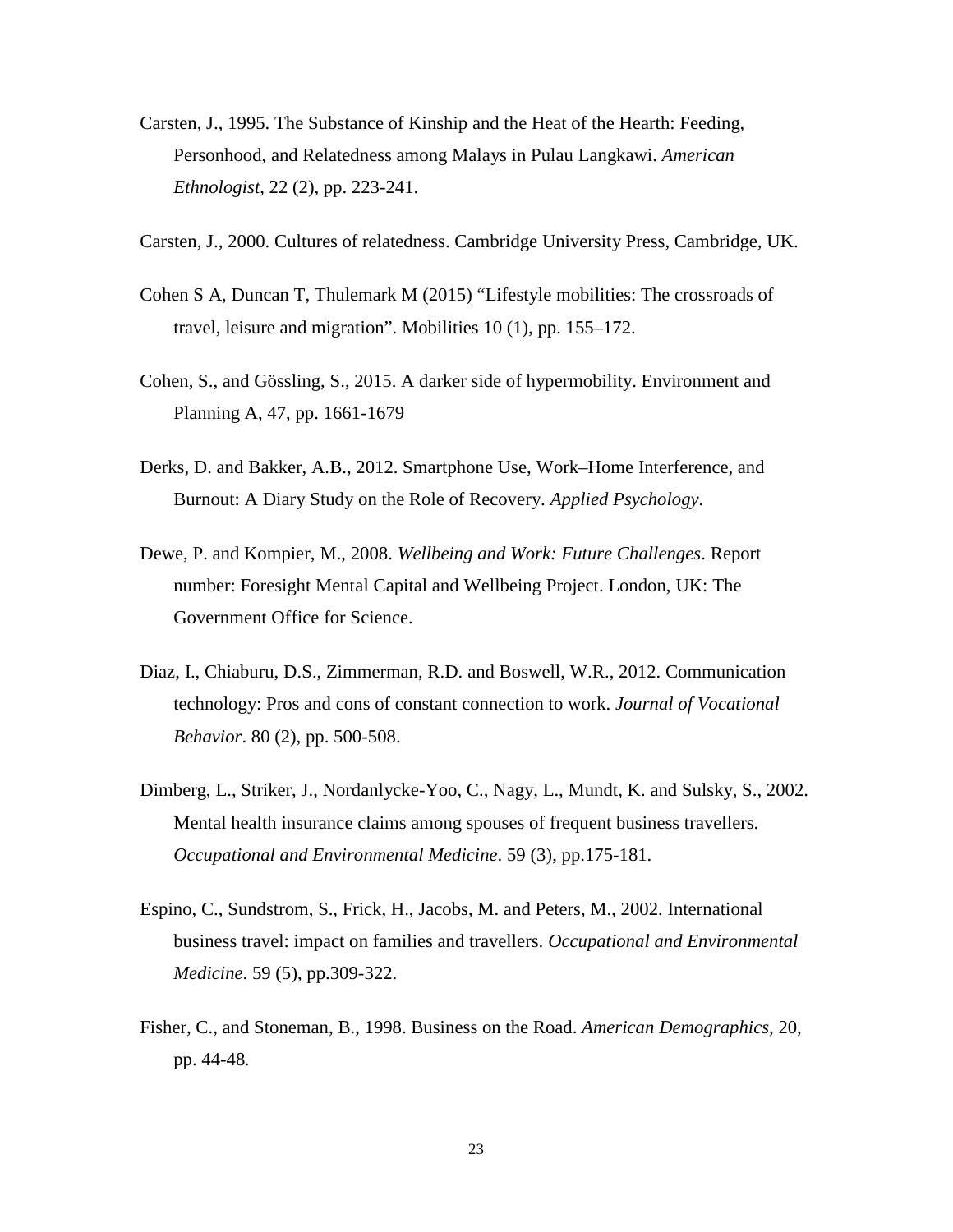- Gaver, B., Dunne, T. and Pacenti, E., 1999. Design: cultural probes. Interactions, 6 (1), pp.21-29.
- Germann Molz, J. G. 2012. Travel Connections: Tourism, Technology and Togetherness in a Mobile World. London: Routledge.
- Germann Molz, J., and C. M. Paris. 2015. "The Social Affordances of Flashpacking: Exploring the Mobility Nexus of Travel and Communication." *Mobilities.* 10 (2): 173–192.
- Goffman, E. 1967*. Interaction Ritual*. Garden City, NY: Doubleday.
- Greene, T., Buckman, J., Dandeker, C. and Greenberg, N., 2010. How communication with families can both help and hinder service members' mental health and occupational effectiveness on deployment. *Military Medicine*. 175 (10), pp.745-749.
- Grzywacz, J.G. and Carlson, D.S., 2007. Conceptualizing Work—Family Balance: Implications for Practice and Research. *Advances in Developing Human Resources*. 9 (4), pp.455-471.
- Gustafson, P., 2006. Work-related travel, gender and family obligations. *Work, Employment and Society*. 20 (3), pp.513-530.
- Gustafson, P., 2012. Managing business travel: Developments and dilemmas in corporate travel management. *Tourism Management*. 33 (2), pp.276-284.
- Susilo, Y., Lyons, G., Jain, J. and Atkins, S., 2012. Rail passengers' time use and utility assessment: 2010 findings from Great Britain with multivariate analysis. Transportation Research Record, *Journal of the Transportation Research Board*, 2323 (1). pp. 99-109.
- Khallash, S. and Kruse, M., 2012. The future of work and work/life balance 2025. *Futures*.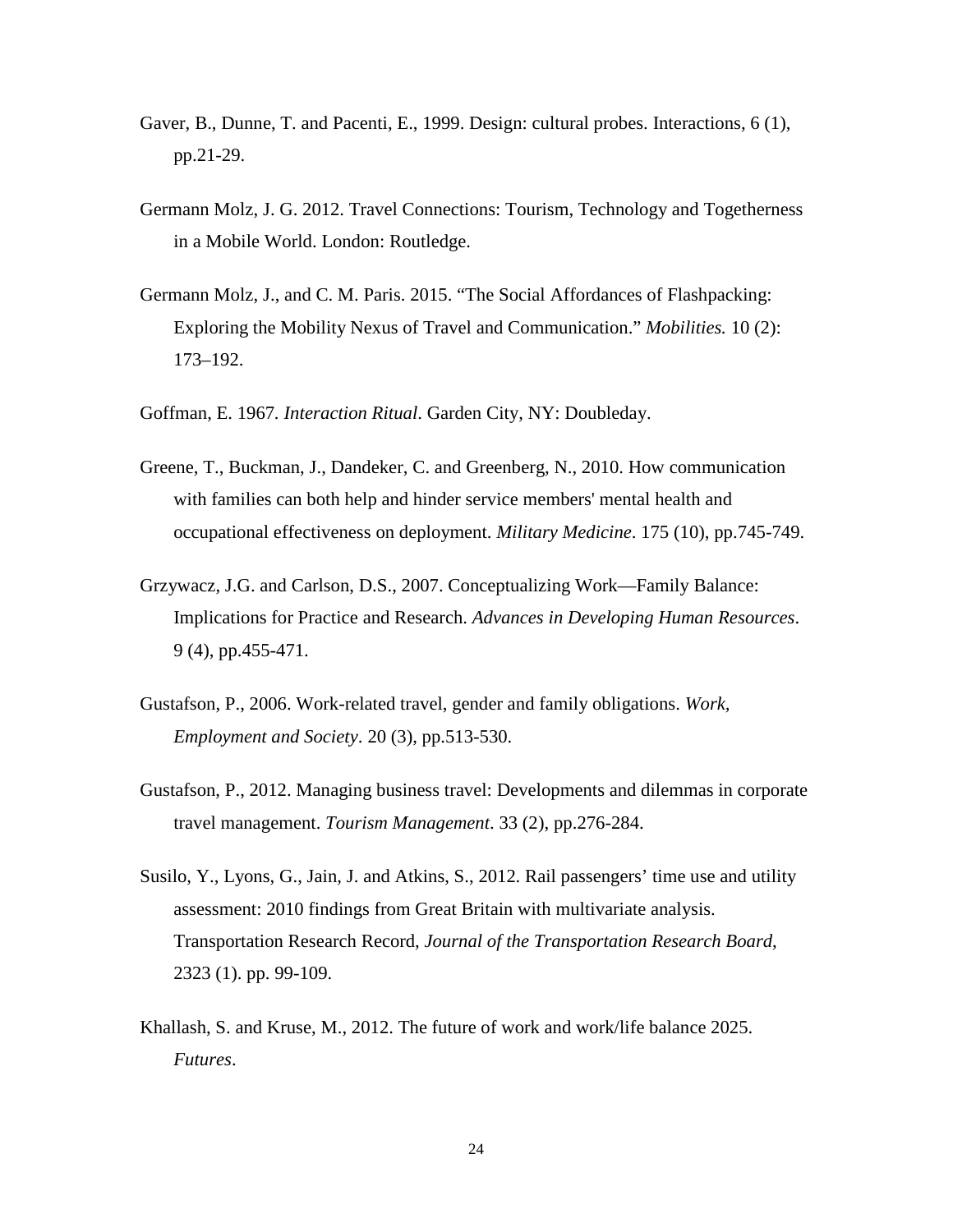- Ladkin, A., Willis, C., Jain, J., Clayton, W. and Marouda, M., 2016. Business travellers' connections to home: ICTs supporting work-life balance. *New Technology, Work and Employment*, 31 (3). pp. 255-270.
- Ladkin, A., Willis, C., Jain, J., Clayton, W. and Marouda, M., 2017. Present while absent: Home and the business tourist gaze. *Annals of Tourism Research,* 63. pp. 48-59.
- Larsen, J., Axhausen, K., and Urry, J., 2006. Geographies of Social Networks: Meetings, travel and communications. *Mobilities*, 1, 2, pp. 261-283.
- Larsen, J., 2008. De-exoticizing Tourist Travel: Everyday life and sociality on the move. *Leisure Studies*, 27, 1, pp. 21-34.
- Lyons, G., 2013. Business travel The social practices surrounding meetings. *Research in Transportation Business and Management*. 9, pp. 50-57.
- Madianou, M., 2012. 'Migration and the accentuated ambivalence of motherhood: the role of ICTs in Filipino transnational families', *Global Networks*, 12, 3, pp. 277–95.
- Massey, D., 2005. *For space.* SAGE, London.
- Miller, D. and Slater, D. 2000, The Internet: an ethnographic approach. Berg: Oxford, New York.
- Morgan, D., 2011. *Rethinking Family Practices*. Basingstoke, Palgrave McMillan.
- Nathan, M. and Doyle, J., (eds.), 2001. *Work, Employment and Society Conference*. Nottingham, UK, 11/09.
- Nedelcu, M., 2012. Migrants' new transnational habitus: rethinking migration through a cosmopolitan lens in the digital age. *Journal of Ethnic and Migration Studies*, 38 (9), pp.1339-1356.
- Nóvoa, A. 2012. "Musicians on the Move: Mobilities and Identities of a Band on the Road." *Mobilities* 7 (3): 349–368.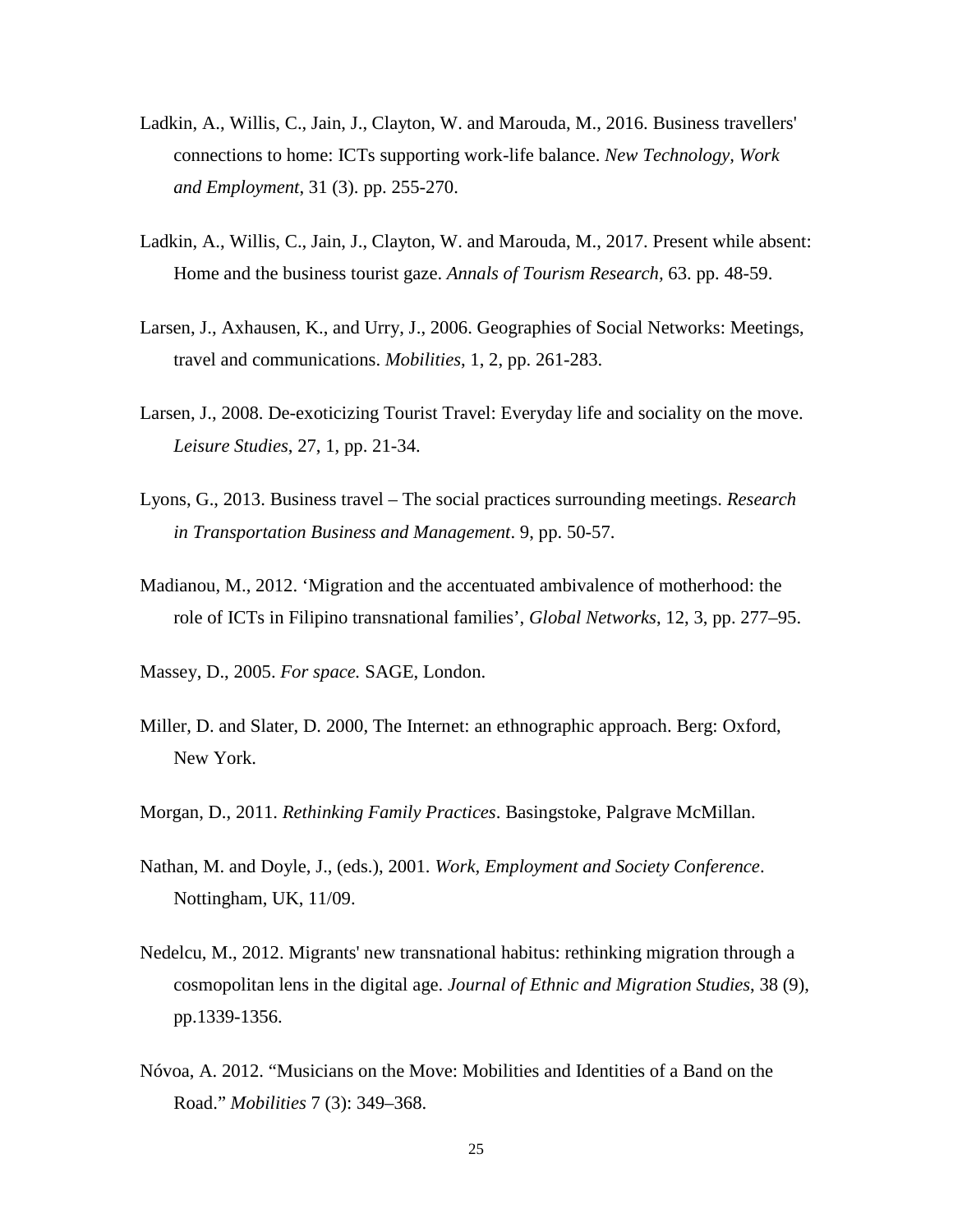- Nowicka, M., 2007. Mobile locations: construction of home in a group of mobile transnational professionals. *Global Networks*. 7, 1, pp.69-86.
- Roehling, M.V., Boswell, W.R., Caligiuri, P., Feldman, D., Graham, M.E., Guthrie, J.P., Morishima, M. and Tansky, J.W., 2005. The future of HR management: research needs and directions. *Human Resource Management* . 44 (2), pp.207-216.
- Roulston, K., 2001. Data analysis and 'theorizing as ideology'. Qualitative Research, 1(3), 279-302.
- Sahlins, M., 2011. What kinship is (part one). *Journal of the Royal Anthropological Institute*. 17, 1, pp. 2-19.
- Stewart Titus, M., 2012. "Phone Home": Remote Parenting across National Borders– Jamaican Students in North America and the Role of Mobile Communication Devices. *Proceedings of the New York State Communication Association*. 2011 (1), pp.4.
- Tang, L., 2012. Waiting together: Seafarer-partners in cyberspace. *Time and Society*. 21, 2, pp. 223-240.
- Urry, J., 2002. Mobility and Proximity. *Sociology,* 36: 255-74.
- Urry, J. and Larsen, J., 2011. The tourist gaze 3.0. Sage.
- Van der Klis, M. and Karsten, L., 2009. Commuting partners, dual residences and the meaning of home. *Journal of Environmental Psychology*. 29 (2), pp.235-245.
- Wajcman, J., Bittman, M. and Brown, J.E., 2008. Families without borders: Mobile phones, connectedness and work-home divisions. *Sociology*. 42 (4), pp.635-652.
- Wilding, R., 2006. 'Virtual'intimacies? Families communicating across transnational contexts. Global networks, 6 (2), pp.125-142.
- Wolin, S. and Bennett L. 1984. 'Family Rituals'. *Family Process,* 23, 401-420.